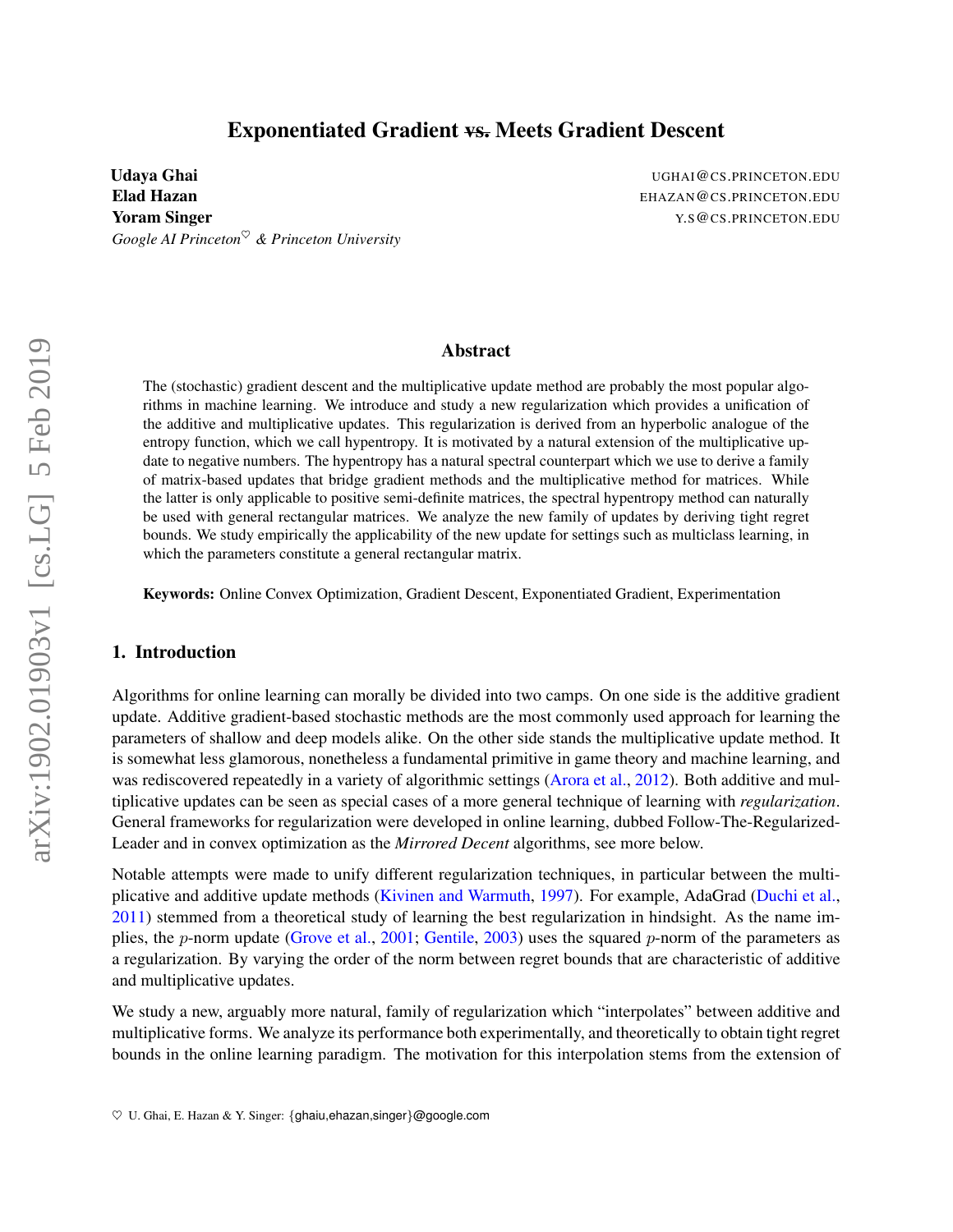the multiplicative update to negative weights. Instead of using the so called  $EG\pm$  trick", a term coined by [Warmuth,](#page-17-0) which simulates arbitrary weights through duplication to positive and negative components, we use a direct approach. To do so we introduce the hyperbolic regularization with a single temperaturelike hyperparameter. Varying the hyperparameter yields regret bounds that translate between those akin to additive, and multiplicative, update rules.

As a natural next step, we investigate the spectral analogue of the hypentropy function. We show that the spectral hypentropy is strongly-convex with respect to the Euclidean or trace norms, again as a function of the single interpolation parameter. The spectral hypentropy yields updates that can be viewed as interpolation between gradient descent rule and matrix multiplicative update [\(Tsuda et al.,](#page-17-1) [2005;](#page-17-1) [Arora and Kale,](#page-16-5) [2007\)](#page-16-5).

The standard matrix multiplicative update rule applies only to positive semi-definite matrices. Standard extensions to square and more general matrices increase the dimensionality [\(Hazan et al.,](#page-16-6) [2012\)](#page-16-6). Moreover, the the regret bounds scale as  $O(\sqrt{T \log(m+n)}$  for  $m \times n$  matrices. In contrast, the spectral hypentropy regularization is defined for arbitrary, rectangular, matrices. Moreover, the hypentropy-based update in better regret bounds of  $O(\sqrt{T \log \min\{m, n\}})$ , matching the best known bounds in [Kakade et al.](#page-16-7) [\(2012\)](#page-16-7).

Related work For background on the multiplicative updates method and its use in machine learning and algorithmic design, see [Arora et al.](#page-16-0) [\(2012\)](#page-16-0). The matrix version of multiplicative updates method was proposed in [Tsuda et al.](#page-17-1) [\(2005\)](#page-17-1) and later in [Arora and Kale](#page-16-5) [\(2007\)](#page-16-5). The study of the interplay between additive and multiplicative updates was initiated in the influential paper of [Kivinen and Warmuth](#page-16-1) [\(1997\)](#page-16-1). Generalizations of multiplicative updates to negative weights were studied in the context of the Winnow algorithm and mistake bounds in [Warmuth](#page-17-2) [\(2007\)](#page-17-2); [Grove et al.](#page-16-3) [\(2001\)](#page-16-3). The latter paper also introduced the  $p$ -norm algorithm which was further developed in [Gentile](#page-16-4) [\(2003\)](#page-16-4). The generalization of the p-norm regularization to matrices was studied in [Kakade et al.](#page-16-7) [\(2012\)](#page-16-7).

Organization of paper HU and SHU are mirror descent algorithms using the hypentropy and spectral hypentropy regularization functions defined in Sec. [3](#page-2-0) and Sec. [4](#page-6-0) respectively. These sections explore the geometric properties of these new regularization functions and provide regret analysis. Experimental results which underscore the applicability of HU and SHU are described in Sec. [5.](#page-12-0) A thorough description of mirror descent is given for completeness in App. [A.](#page-17-3) The view of  $EG\pm$  as an adaptive variant of HU is explored in App. [B.](#page-19-0)

## 2. Problem Setting

Notation. Vectors are denoted by bold-face letters, e.g. w. The zero vector and the all ones vector are denoted by 0 and 1 respectively. We denote a ball of radius 1 with respect to the p-norm in  $\mathbb{R}^d$  as  $B_p =$  $\{x \in \mathbb{R}^d : ||x||_p \leq 1\}$ . For simplicity of the presentation in the sequel we assume that weights are confined to the unit ball. Our results generalize straightforwardly to arbitrary radii.

Matrices are denoted by capitalized bold-face letters, e.g. X. We denote the space of real matrices of size  $m \times n$  as  $\mathbb{R}^{m \times n}$  and symmetric matrices of size  $d \times d$  as  $\mathbb{S}^d$ . For a matrix  $\mathbf{X} \in \mathbb{R}^{m \times n}$ , we denote the vector of singular values  $\sigma(\mathbf{X}) = (\sigma_1, \sigma_2, \dots, \sigma_l)$  where  $\sigma_1 \geq \sigma_2 \geq \dots \geq \sigma_l \geq 0$  and  $l = \min\{m, n\}$ . Analogously, for  $\mathbf{X} \in \mathbb{S}^d$ , we denote the vector of its eigenvalues as  $\lambda(\mathbf{X}) = (\lambda_1, \lambda_2, \dots, \lambda_d)$ . We use  $\|\mathbf{X}\|_p \stackrel{\text{def}}{=} \|\sigma(\mathbf{X})\|_p$ to represent the Schatten  $p$ -norm of a matrix, namely, the  $p$ -norm of the vector of eigenvalues. We refer to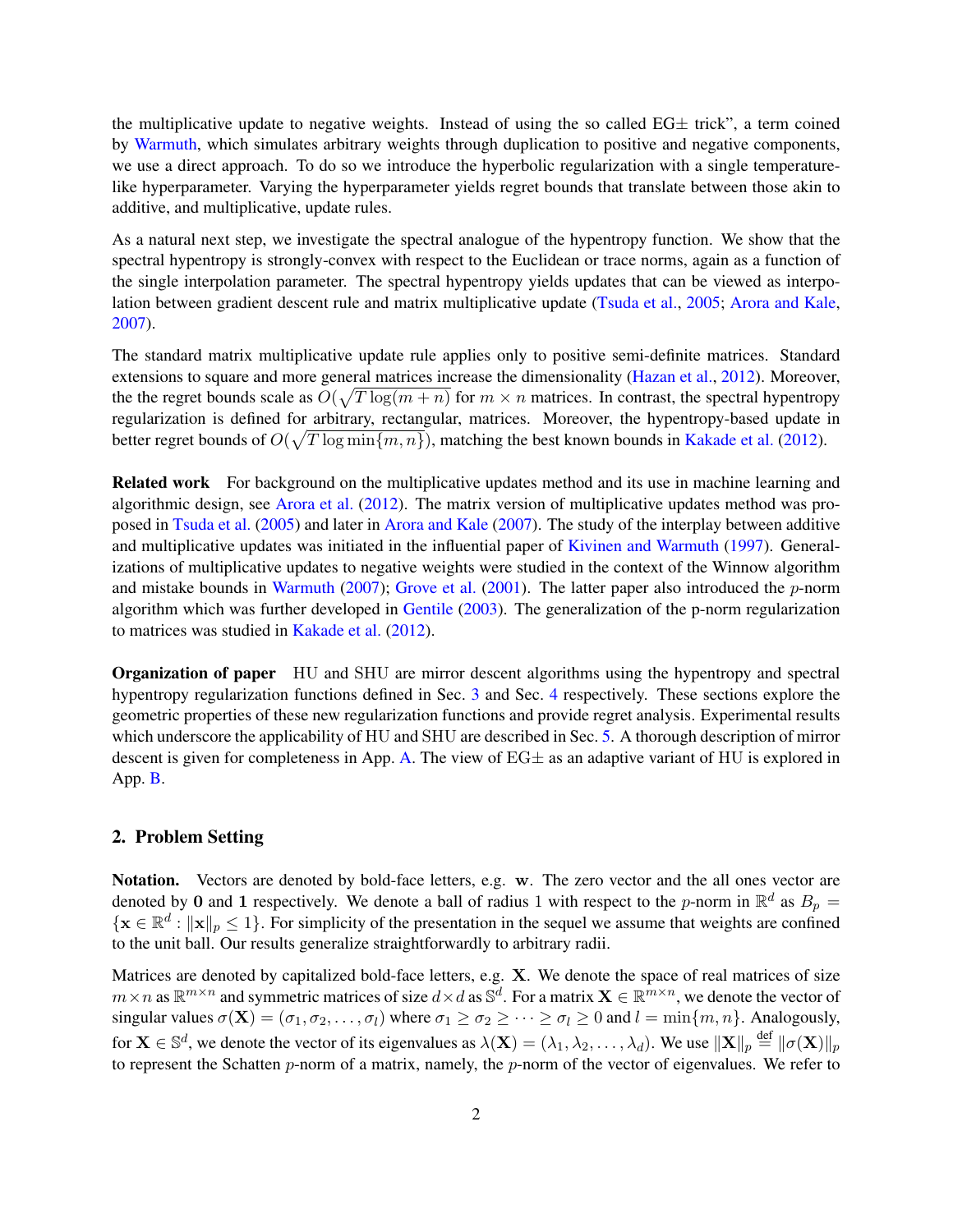the Schatten norm for  $p = 1$  as the trace-norm. Note that the notation of the spectral norm of **X** is  $\|\mathbf{X}\|_{\infty}$ . We denote the ball of radius  $\tau$  with respect to the trace-norm as  $B_{\text{Tr}}(\tau) = \{ \mathbf{X} \in \mathbb{R}^{m \times n} : ||\mathbf{X}||_1 \leq \tau \}$ . We also define the intersection of a ball and the positive orthant as  $B_p^+ = B_p \cap \mathbb{R}^d_+$ . We use  $(x)_+$  to denote  $\max(x, 0)$ . We denote by  $\|\mathbf{x}\|_*$  the dual norm of  $\mathbf{x}$ ,  $\|\mathbf{x}\|_* \stackrel{\text{def}}{=} \sup \{\mathbf{z}^\top \mathbf{x} \mid \|\mathbf{z}\| \leq 1\}$ .

Online Convex Optimization. In online convex optimization [\(Cesa-Bianchi and Lugosi,](#page-16-8) [2006;](#page-16-8) [Hazan,](#page-16-9) [2016;](#page-16-9) [Shalev-Shwartz,](#page-17-4) [2012\)](#page-17-4), a learner iteratively chooses a vector from a convex set  $K \subset \mathbb{R}^d$ . We denote the total number of rounds as T. In each round, the learner commits to a choice  $w_t \in K$ . After committing to this choice, a convex loss function  $\ell_t : \mathcal{K} \to \mathbb{R}$  is revealed and the learner incurs a loss  $\ell_t(\mathbf{w}_t)$ . The most common performance objective of an online learning algorithm  $A$  is regret. Regret is defined to be the total loss incurred by the algorithm with respect to the loss of the best fixed single prediction found in hindsight. Formally, the regret of a learning algorithm  $A$  is defined as,

$$
\mathcal{R}_T(\mathcal{A}) \stackrel{\text{def}}{=} \sup_{\ell_1 \dots \ell_t} \left\{ \sum_{t=1}^T \ell_t(\mathbf{w}_t) - \min_{\mathbf{w}^* \in \mathcal{K}} \sum_{t=1}^T \ell_t(\mathbf{w}^*) \right\}.
$$

#### <span id="page-2-0"></span>3. Hypentropy Divergence

We begin by defining the  $\beta$ -hyperbolic entropy, denoted  $\phi_{\beta}$ .

**Definition 1 (Hyperbolic-Entropy)** For all  $\beta > 0$ , let  $\phi_{\beta} : \mathbb{R}^d \to \mathbb{R}$  be defined as,

$$
\phi_{\beta}(\mathbf{x}) = \sum_{i=1}^{d} \left( x_i \operatorname{arcsinh}\left(\frac{x_i}{\beta}\right) - \sqrt{x_i^2 + \beta^2} \right).
$$

Alternatively, we can view  $\phi_\beta(\mathbf{x})$  as the sum of scalar functions,  $\phi_\beta(\mathbf{x}) = \sum_{i=1}^d \phi_\beta(x_i)$ , each of which satisfies,

<span id="page-2-1"></span>
$$
\phi_{\beta}^{\prime\prime}(x) = \frac{1}{\sqrt{x^2 + \beta^2}}.
$$
\n<sup>(1)</sup>

For brevity and clarity, we use the shorthand hypentropy for  $\phi_\beta$ . Given the hypentropy function, we derive its associated Bregman divergence, the relative hypentropy as,

$$
D^{\beta}_{\phi}(\mathbf{x} \parallel \mathbf{y}) = \phi_{\beta}(\mathbf{x}) - \phi_{\beta}(\mathbf{y}) - \langle \nabla \phi_{\beta}(\mathbf{y}), \mathbf{x} - \mathbf{y} \rangle
$$
  
= 
$$
\sum_{i=1}^{d} \left[ x_i (\text{arcsinh}\left(\frac{x_i}{\beta}\right) - \text{arcsinh}\left(\frac{y_i}{\beta}\right)) - \sqrt{x_i^2 + \beta^2} + \sqrt{y_i^2 + \beta^2} \right].
$$

As we vary  $\beta$ , the relative hypentropy interpolates between the squared Euclidean distance and the relative entropy. The potentials for these divergences are sums of element-wise scalar functions, for simplicity we view them as scalar functions. The interpolation properties of hypentropy can be seen in Figure [1.](#page-3-0) As  $\beta$ approaches 0, we see that  $\nabla^2 \phi_\beta$  approaches  $\frac{1}{|x|}$ . When working only over the positive orthant, as is the case with entropic regularization, the hypentropy second derivative converges to the second derivative of the negative entropy. On the other hand, as  $\beta$  grows much larger than x, we see  $\sqrt{\beta^2 + x^2} \approx \beta$ . Therefore, for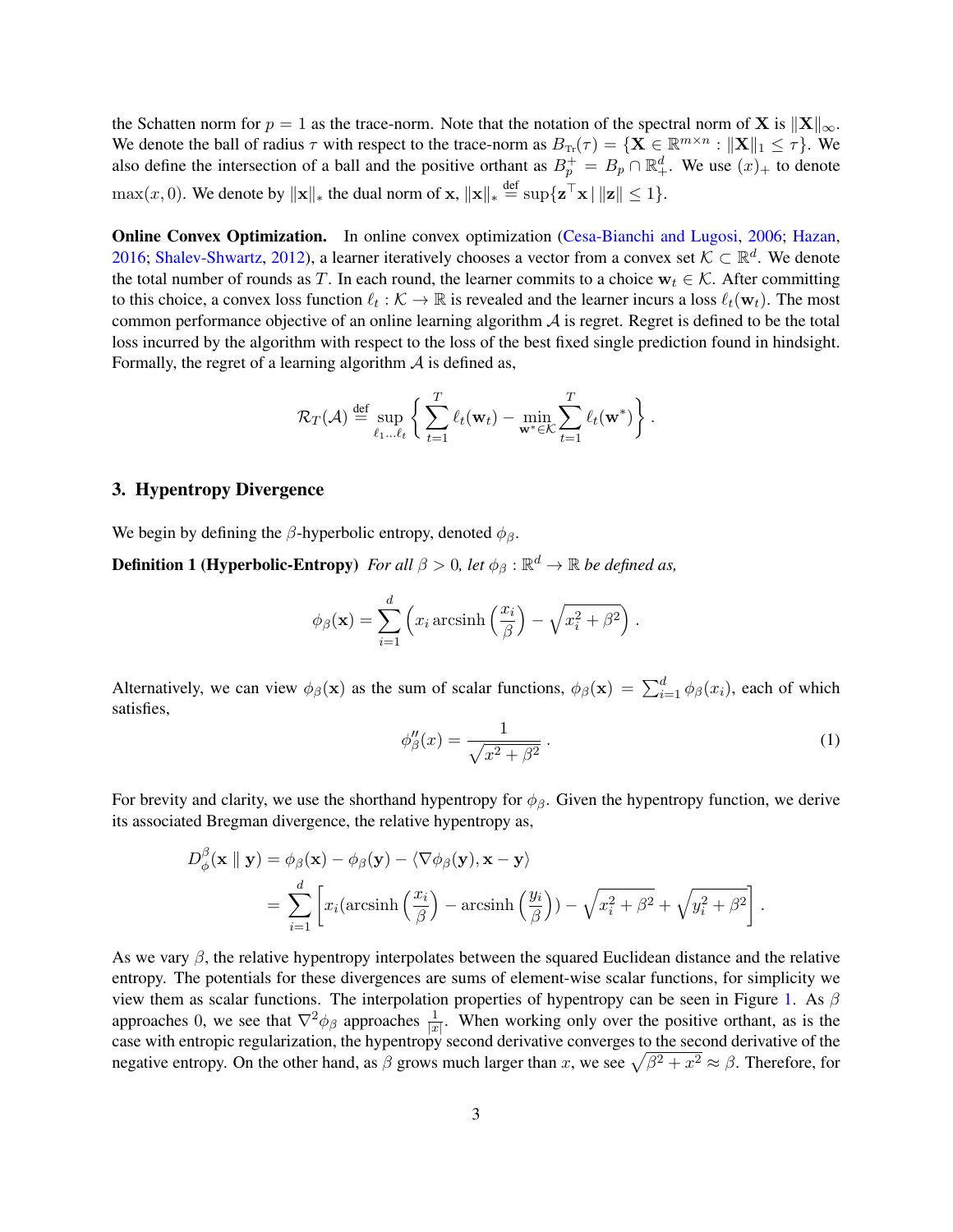

<span id="page-3-0"></span>Figure 1: Left:Classical and new divergences. Center: scalar versions of mirror maps used in HU( $\beta = \frac{1}{5}$  $(\frac{1}{5}),$ GD, and EG Algorithms depicted in blue, red, and yellow respectively. EG is only defined for positive values of x. Right:  $\beta$  is varied between 0.1, 1, and 10 and is similarly depicted along with its linear and logarithmic limits.

larger  $\beta$ ,  $\nabla^2 \phi_\beta$  is essentially a constant. In this regime hypentropy behaves like a scaled squared euclidean distance.

From a mirror descent perspective of mirror descent (see Sec. [A\)](#page-17-3), it makes sense to look at the mirror map, the gradient of the  $\phi$  which defines the dual space where additive gradient updates take place. Weights are mapped into the dual space via the mirror map  $\nabla \phi : \mathbb{R}^d \to \mathbb{R}^d$  and mapped back into the primal space via  $\nabla \phi^*$ . Gradient-Descent (GD) can be framed as mirror descent using the squared euclidean norm potential while Exponentiated-Gradient (EG) amounts to mirror descent using the entropy potential. The Hypentropy Update (HU) uses the mirror map  $\nabla \phi_{\beta}$ . As can be seen from Figure [1,](#page-3-0) for sufficiently large weights, the hypentropy mirror map behaves like  $log(x)$ , namely, the EG mirror map. In contrast, arcsinh $(x/\beta)$  is linear for small weights, and thus behave like GD. Large values of  $\beta$  correspond to a slower transition from the linear regime to the logarithmic regime of the mirror map.

The regret analysis of GD and EG depend on geometric properties of the divergence related to the 2-norm and 1-norm respectively. Given this connection, it is useful to analyze the properties of hypentropy with respect to both the 1-norm and 2-norm. Recall that a function f is  $\alpha$ -strongly convex with respect to a norm  $\|\cdot\|$  on K if,

$$
\forall \mathbf{x}, \mathbf{y} \in \mathcal{K}, f(\mathbf{x}) - f(\mathbf{y}) - \nabla f(\mathbf{y})(\mathbf{x} - \mathbf{y}) \ge \frac{\alpha}{2} ||\mathbf{x} - \mathbf{y}||^2.
$$

<span id="page-3-1"></span>For convenience, we use the following second order characterization of strong-convexity from Thm. 3 in [\(Yu,](#page-17-5) [2013\)](#page-17-5).

**Lemma 2** Let  $K$  be a convex subset of some finite vector space X. A twice differentiable function  $f: K \rightarrow$  $\mathbb{R}$  *is* α-strongly convex with respect to a norm  $\| \cdot \|$  iff

<span id="page-3-2"></span>
$$
\inf_{\mathbf{x}\in\mathcal{K},\mathbf{y}\in\mathcal{X}:||\mathbf{y}||=1}\mathbf{y}^{\top}\nabla^2\phi(\mathbf{x})\mathbf{y}\geq\alpha.
$$

We next prove elementary properties of  $\phi_{\beta}$ .

**Lemma 3** *The function*  $\phi_{\beta}$  *is*  $(1 + \beta)^{-1}$ -strongly-convex over  $B_2$  *w.r.t the* 2-norm.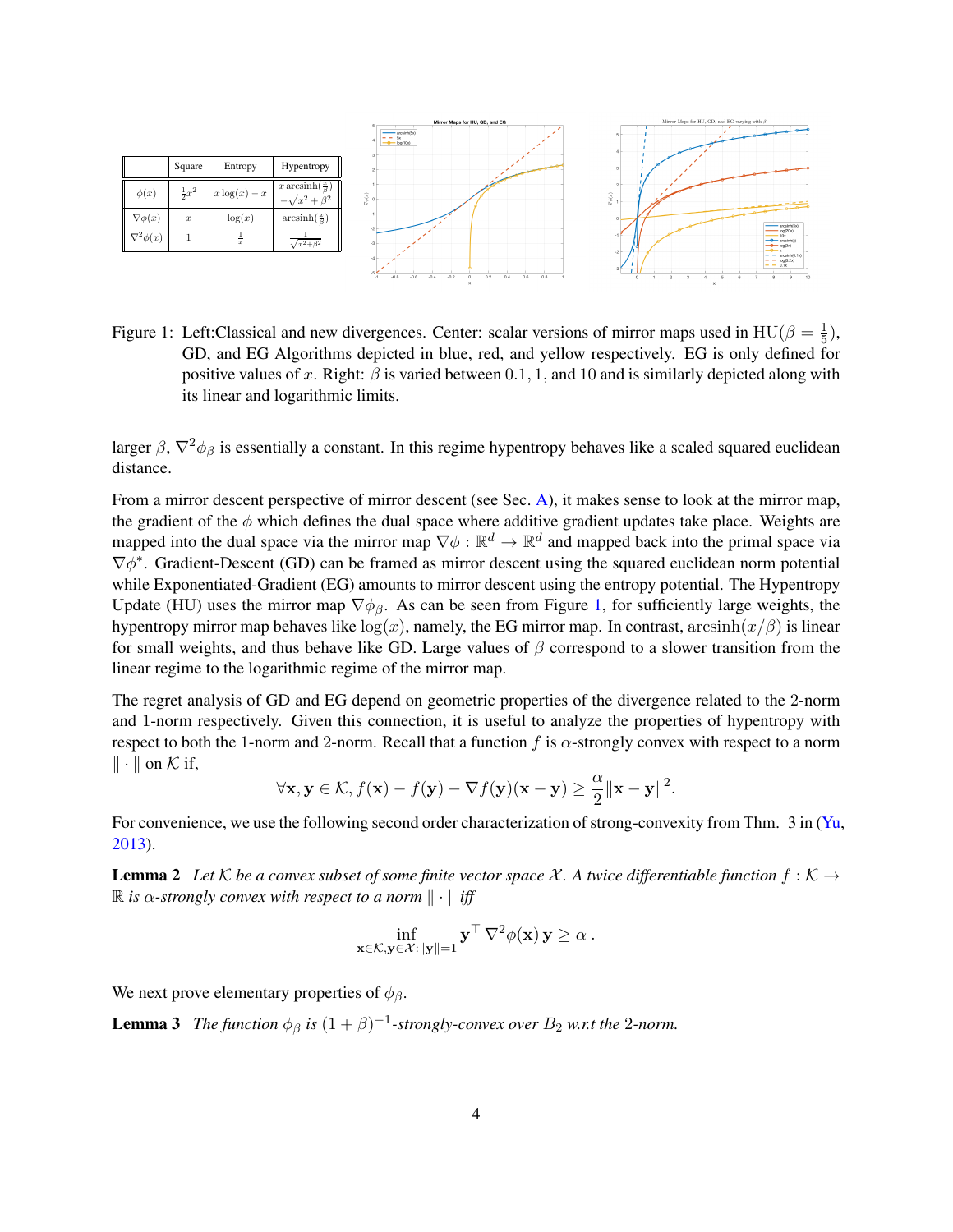**Proof** To prove the first part, note that from [\(1\)](#page-2-1) we get that the Hessian is the diagonal matrix,

$$
\nabla^2 \phi_{\beta}(\mathbf{x}) = \text{diag}\left[\frac{1}{\sqrt{x_1^2 + \beta^2}}, \dots, \frac{1}{\sqrt{x_d^2 + \beta^2}}\right]
$$

Strong convexity follows from the diagonal structure of the Hessian, whose smallest eigenvalue is

$$
\frac{1}{\sqrt{x^2 + \beta^2}} \ge \frac{1}{\sqrt{1 + \beta^2}} \ge \frac{1}{1 + \beta} \, .
$$

П

<span id="page-4-0"></span>**Lemma 4** The function  $\phi_{\beta}$  is  $(1 + \beta d)^{-1}$ -strongly-convex over  $B_1$  w.r.t. the 1-norm.

Proof We work with the characterization provided in Lemma [2,](#page-3-1)

$$
\inf_{\mathbf{x}\in B_1, \|\mathbf{y}\|_1=1} \mathbf{y}^\top \nabla^2 \phi(\mathbf{x}) \mathbf{y} = \inf_{\mathbf{x}\in B_1, \|\mathbf{y}\|_1=1} \sum_{i=1}^d \frac{y_i^2}{\sqrt{\beta^2 + x_i^2}} \qquad \text{[Equation (1)]}
$$
\n
$$
= \inf_{\mathbf{x}\in B_1, \|\mathbf{y}\|_1=1} \frac{1}{\sum_{i=1}^d \sqrt{\beta^2 + x_i^2}} \left( \sum_{i=1}^d \frac{y_i^2}{\sqrt{\beta^2 + x_i^2}} \right) \left( \sum_{i=1}^d \sqrt{\beta^2 + x_i^2} \right)
$$
\n
$$
\geq \inf_{\mathbf{x}\in B_1, \|\mathbf{y}\|_1=1} \frac{1}{\sum_{i=1}^d \sqrt{\beta^2 + x_i^2}} \left( \sum_{i=1}^d \sqrt{y_i^2} \right)^2 \qquad \text{[Cauchy-Schwarz]}
$$
\n
$$
= \inf_{\mathbf{x}\in B_1, \|\mathbf{y}\|_1=1} \frac{1}{\sum_{i=1}^d \sqrt{\beta^2 + x_i^2}} \|\mathbf{y}\|_1^2 \geq \frac{1}{\sum_{i=1}^d (\beta + |x_i|)} \geq \frac{1}{1+\beta d}.
$$

We next introduce a generalized notion of diameter and use it to prove properties of  $\phi_{\beta}$ .

**Definition 5** *The diameter of a convex set* K *with respect to*  $\phi$  *is*,  $\text{diam}_{\phi}(\mathcal{K}) \stackrel{\text{def}}{=} \text{sup}_{\mathbf{x} \in \mathcal{K}} D_{\phi}(\mathbf{x} \parallel \mathbf{0})$ .

Whenever implied by the context we omit the potential  $\phi$  from the diameter. Before we consider two specific diameters below, we bound the diameter in general as follows,

$$
D_{\phi}^{\beta}(\mathbf{x} \parallel \mathbf{0}) = \phi_{\beta}(\mathbf{x}) - \phi_{\beta}(\mathbf{0})
$$
  
= 
$$
\sum_{i=1}^{d} \left( x_i \operatorname{arcsinh}(x_i/\beta) - \sqrt{x_i^2 + \beta^2} \right) + \beta d
$$
  

$$
\leq \sum_{i=1}^{d} x_i \operatorname{arcsinh}(x_i/\beta)
$$
  
= 
$$
\sum_{i=1}^{d} |x_i| \log \left( \frac{1}{\beta} \left( \sqrt{x_i^2 + \beta^2} + |x_i| \right) \right)
$$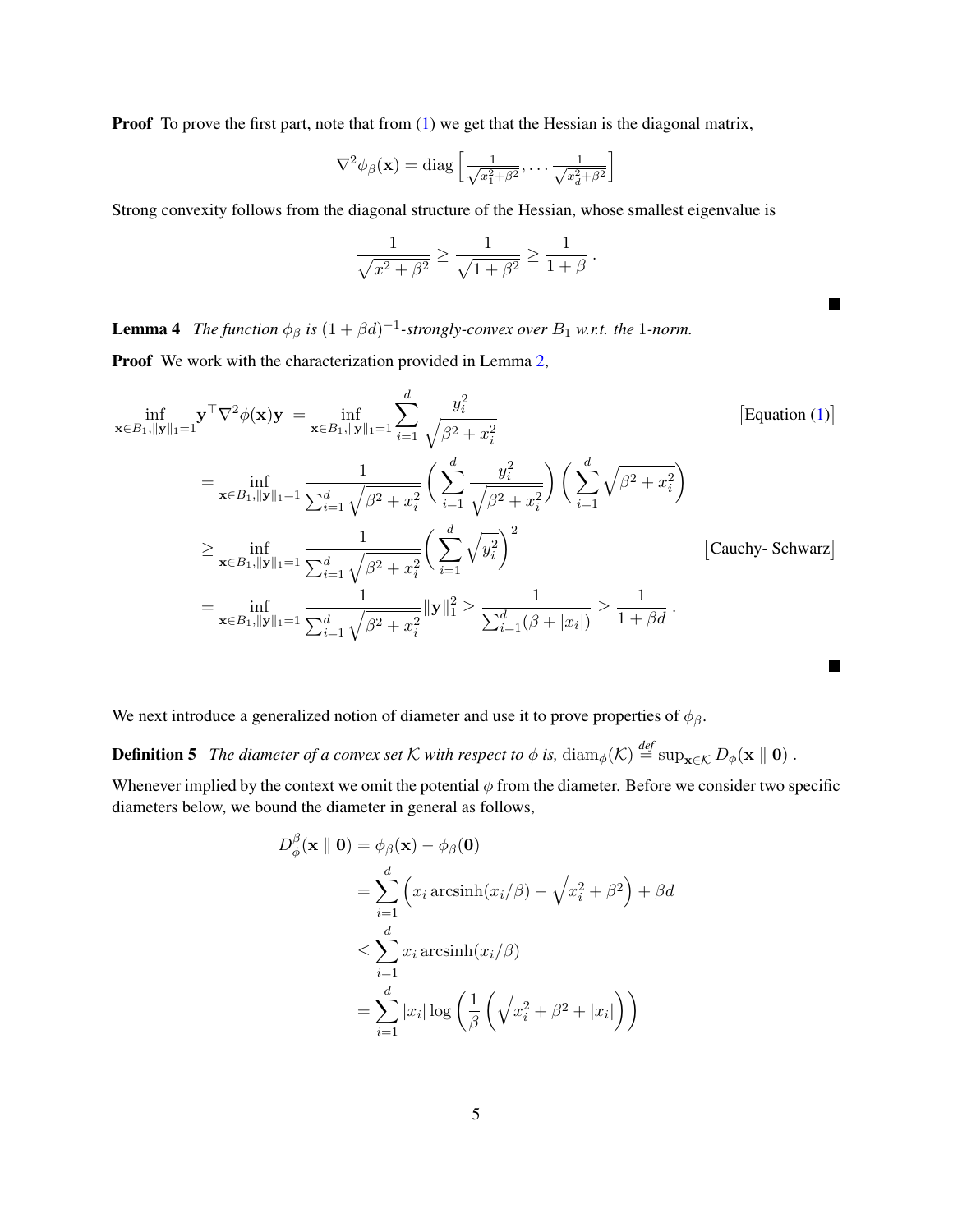Thus, without loss of generality, we can assume that x lies in the positive orthant. We next bound the diameter of  $B_2$  as follows,

<span id="page-5-2"></span><span id="page-5-0"></span>
$$
\text{diam}(B_2) \le \sum_{i=1}^d x_i \log \left( \frac{1}{\beta} \left( \sqrt{x_i^2 + \beta^2} + x_i \right) \right)
$$
  

$$
\le \sum_{i=1}^d x_i \log \left( 1 + \frac{2x_i}{\beta} \right)
$$
  

$$
\le \sum_{i=1}^d \frac{2x_i^2}{\beta} = \frac{2 \|\mathbf{x}\|_2^2}{\beta} \le \frac{2}{\beta} .
$$
 (2)

For  $\beta \leq 1$  and  $\mathbf{x} \in B_1$  it holds that,  $\sqrt{x_i^2 + \beta^2} + x_i \leq$ √  $2 + 1$ . Hence, for  $\beta \leq 1$ , we have

<span id="page-5-3"></span>
$$
\operatorname{diam}(B_1) \le \sum_{i=1}^d x_i \log\left(\frac{1+\sqrt{2}}{\beta}\right) = \|\mathbf{x}\|_1 \log\left(\frac{1+\sqrt{2}}{\beta}\right) \le \log\left(\frac{3}{\beta}\right). \tag{3}
$$

#### 3.1. HU algorithm

We next describe an OCO algorithm over a convex domain  $K \subseteq \mathbb{R}^d$ .

Algorithm 1: Hypentropy Update (HU)

**Input:**  $\eta > 0, \beta > 0$ , convex domain  $\mathcal{K} \subseteq \mathbb{R}^d$ Initialize weight vector  $w^1 = 0$ ; for  $i = 1$  to  $T$  do (a) Predict  $\mathbf{w}^t$  (b) Incur loss  $\ell_t(\mathbf{w}_t)$  (c) Calculate  $\mathbf{g}^t = \nabla \ell_t(\mathbf{w}^t)$ ; Update:  $\mathbf{w}^{t+\frac{1}{2}} = \beta \sinh \left( \arcsin \frac{\mathbf{w}^t}{\beta} \right)$  $\frac{\mathbf{v}^t}{\beta} \Big) - \eta \mathbf{g}^t \Big);$ Project onto  $\mathcal{K}: \mathbf{w}^{t+1} = \arg \min$ v∈K  $D_{\phi}^{\beta}$  $_\phi^\beta(\mathbf{v}\parallel\mathbf{w}^{t+\frac{1}{2}})$ end

HU is an instance of OMD with divergence  $D_{\phi}^{\beta}$  $\phi^{\circ}_{\phi}(\cdot \parallel \cdot)$ . We provide a simple regret analysis that follows directly from the geometric properties derived above. The following theorem allows us to bound the regret of an OMD algorithm in terms of the diameter and strong convexity.

<span id="page-5-1"></span>**Theorem 6** Assume that  $R : \mathcal{K} \to \mathbb{R}$  is  $\mu$ -strongly convex in respect to a norm  $\|\cdot\|$  whose dual norm is  $\|\cdot\|_*$ *. Assume that the diameter of* K *is bounded*,  $\text{diam}_R(\mathcal{K}) \leq D$ *. Last, assume that*  $\forall t$ ,  $\|\mathbf{g}^t\|_* \leq G$ , then the regret boound of HU and learning rate  $\eta = \sqrt{2\mu D/(TG^2)}$  satisfies

$$
\mathcal{R}_T \leq 2\sqrt{2\mu^{-1}DTG^2} \ .
$$

This follows from the more general Theorem [20.](#page-17-6) We next provide regret bounds for HU over  $B_1$  and  $B_2$ .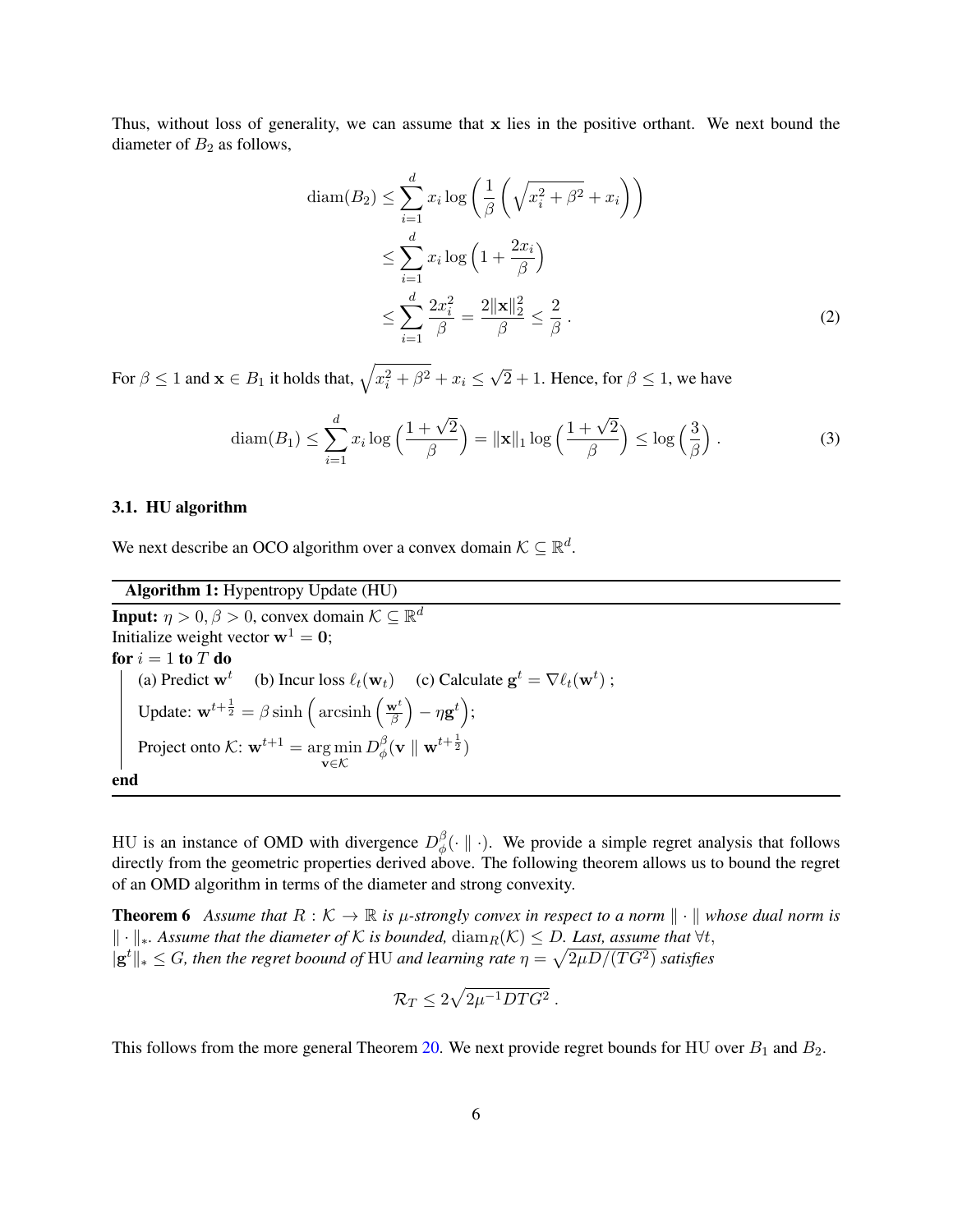**Theorem 7 (Additive Regret)** *Let*  $w \in B_2$  *and assume that for all t,*  $||\mathbf{g}_t||_2 \leq G_2$ *. Setting*  $\beta \geq 1$ *,* 

$$
\eta = \frac{1}{G_2} \sqrt{\frac{1}{\beta(\beta+1)T}}, \text{ yields } \mathcal{R}_T(\text{HU}) \le 4G_2\sqrt{T}.
$$

**Proof** Applying Lemma [3](#page-3-2) and the diameter bounds from [\(2\)](#page-5-0) to Theorem [6](#page-5-1) yields,

$$
\mathcal{R}_T \le 2\sqrt{2(1+\frac{1}{\beta})TG_2^2} \le 4G_2\sqrt{T}.
$$

The final inequality follows from the condition that  $\beta \geq 1$ .

**Theorem 8 (Multiplicative Regret)** *Let*  $w \in B_1$  *and assume that for all t,*  $||g_t||_{\infty} \leq G_{\infty}$ *. Setting for*  $\beta \leq 1$ 

$$
\eta = \frac{1}{G_{\infty}} \sqrt{\frac{\log\left(\frac{3}{\beta}\right)}{2T(1+\beta d)}} \,, \text{ yields } \mathcal{R}_T(\text{HU}) \leq 3G_{\infty} \sqrt{T(1+\beta d)\log\left(\frac{3}{\beta}\right)} \,.
$$

**Proof** Applying Lemma [4](#page-4-0) and the diameter bounds from [\(3\)](#page-5-2) to Theorem [6](#page-5-1) yields,

$$
\mathcal{R}_T \le 2G_{\infty} \sqrt{2T(1+\beta d)\log\left(\frac{3}{\beta}\right)} \le 3G_{\infty} \sqrt{T(1+\beta d)\log\left(\frac{3}{\beta}\right)}.
$$

#### <span id="page-6-0"></span>4. Spectral Hyperbolic Divergence

In this section, the focus is on using hypentropy as a spectral regularization function. We show that the matrix version of HU is strongly convex with respect to the trace norm. Our proof technique of strong convexity is a roundabout for the matrix potential. The proof works by showing that the conjugate potential function is smooth with respect to the spectral norm (the dual of the trace norm). The duality of smoothness and strong convexity is then used to show strong convexity.

#### 4.1. Matrix Functions

We are concerned with potential functions that act on the singular values of a matrix. For an even scalar function,  $f : \mathbb{R} \to \mathbb{R}^+$ , consider the trace function,

$$
F(\mathbf{X}) = (f \circ \sigma)(\mathbf{X}) = \sum_{i=1}^{d} f(\sigma_i) = \text{Tr}\left(f\left(\sqrt{\mathbf{X}^{\top}\mathbf{X}}\right)\right),\tag{4}
$$

where we overload the notation for f and denote  $f(\mathbf{v}) = \sum_{i=1}^{d} f(v_i)$ . For  $\mathbf{X} \in \mathbb{S}^d$  we use

$$
F(\mathbf{X}) = (f \circ \lambda)(\mathbf{X}) = \text{Tr}(f(\mathbf{X})).
$$
\n(5)

Here  $f(X)$  represents the standard lifting of a scalar function to a square matrix, where f acts on the vector of eigenvalues, namely,

$$
\mathbf{X} = \mathbf{U} \operatorname{diag} [\lambda(\mathbf{X})] \mathbf{U}^\top \Rightarrow f(\mathbf{X}) = \mathbf{U} \operatorname{diag} [f(\lambda(\mathbf{X}))] \mathbf{U}^\top.
$$

We also use the gradient of a trace-function in our analysis. The following result from Thm. 14 in [\(Kakade](#page-16-10) [et al.,](#page-16-10) [2009\)](#page-16-10) shows how to compute a gradient using a singular value decomposition.

П

<span id="page-6-2"></span><span id="page-6-1"></span>П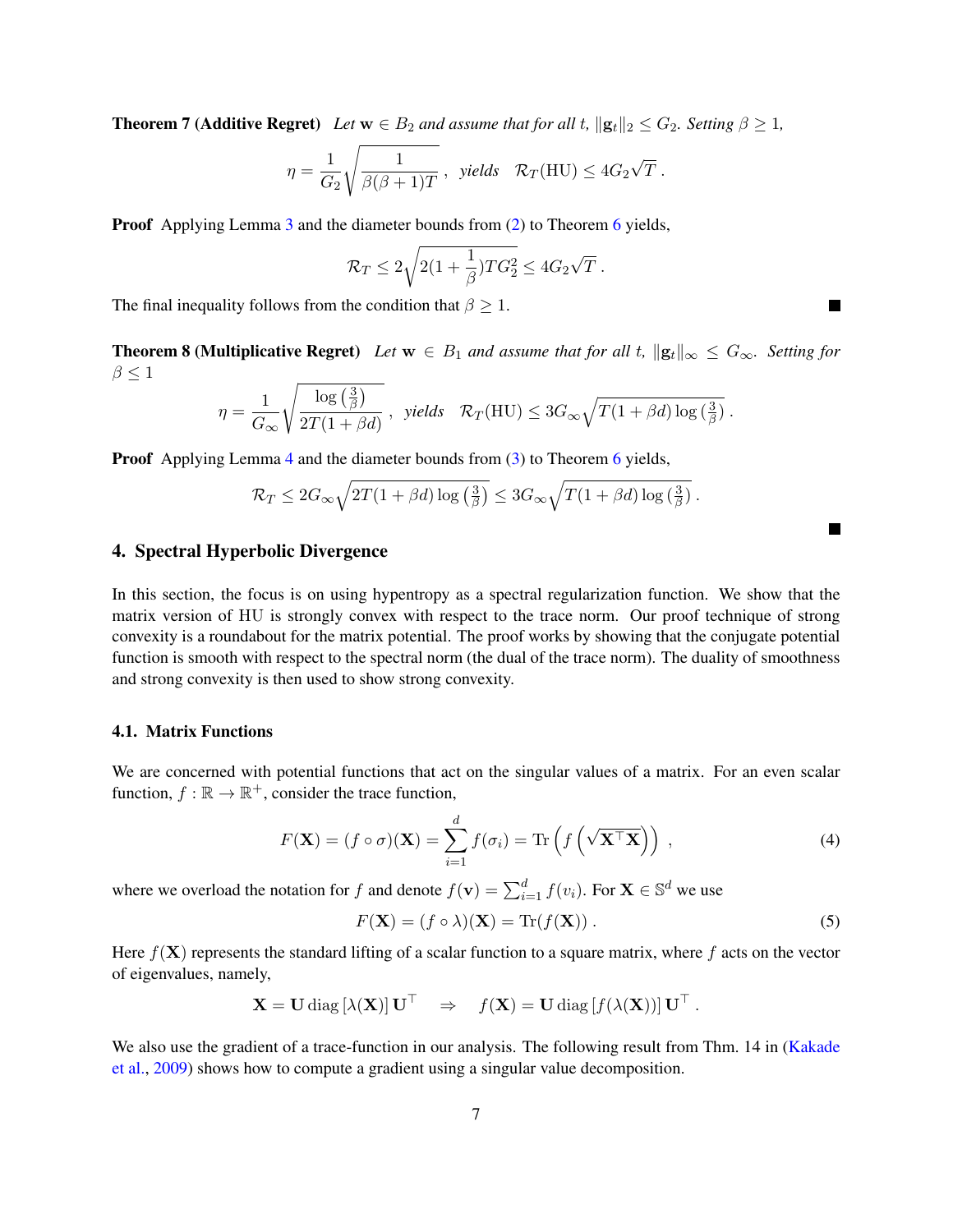**Theorem 9** Let  $X \in \mathbb{R}^{m \times n}$  and  $F : \mathbb{R}^{m \times n} \to \mathbb{R}^+$  be defined as above, then

$$
\nabla F(\mathbf{X}) = f'(\mathbf{X}).
$$

We also make use of the *Fenchel* conjugate functions. Consider a convex function  $f: \mathcal{X} \to \mathbb{R}$  defined on a *finite* vector space X endowed with an inner product  $\langle \cdot, \cdot \rangle$ . The conjugate of f is defined as follows.

**Definition 10** The conjugate  $f^* : \mathcal{X} \to \mathbb{R}$  of a convex function  $f : \mathcal{X} \to \mathbb{R}$  is

<span id="page-7-1"></span>
$$
f^*(\mathbf{z}) = \sup_{\mathbf{x} \in \mathcal{X}} \langle \mathbf{x}, \mathbf{z} \rangle - f(\mathbf{x}).
$$

In this section, we use the space of matrices (either  $\mathbb{R}^{m \times n}$  or  $\mathbb{S}^d$ ) with the inner product  $\langle \mathbf{X}, \mathbf{Y} \rangle$  =  $\text{Tr}(\mathbf{X}^{\top}\mathbf{Y})$ . Thus, the dual space of X is X itself and  $f^*$  is defined over X.

We need to relate the conjugate of a trace function to that of a scalar function. This is achieved by the following result, restated from Thm. 12 [\(Kakade et al.,](#page-16-10) [2009\)](#page-16-10). The theorem implies that the conjugate of a singular-values function is the singular-values function lifted from the conjugate of the scalar function.

**Theorem 11** *Let*  $F = (f \circ \sigma)$  *be defined as in* [\(4\)](#page-6-1)*, then*  $F^* = (f^* \circ \sigma)$ *.* 

### 4.2. Duality of Strong Convexity and Smoothness

Recall that a function f is L-smooth with respect to a norm  $\|\cdot\|$  on K if,

$$
\forall \mathbf{x}, \mathbf{y} \in \mathcal{K}, \ f(\mathbf{x}) - f(\mathbf{y}) - \nabla f(\mathbf{y})(\mathbf{x} - \mathbf{y}) \leq \frac{L}{2} ||\mathbf{x} - \mathbf{y}||^2.
$$

<span id="page-7-2"></span>For convenience, we use the following second order characterization of smoothness which is an analogue of Lemma [2.](#page-3-1)

**Lemma 12** A twice differentiable function  $f : \mathcal{X} \to \mathbb{R}$  is locally L-smooth with respect to  $\|\cdot\|$  at  $\bf{x}$  iff

$$
\sup_{\mathbf{y}\in\mathcal{X}:||\mathbf{y}||=1}\mathbf{y}^\top\nabla^2\phi(\mathbf{x})\mathbf{y}\leq L.
$$

Strong convexity and smoothness are dual notions in the sense that f is  $\alpha$ -strongly convex with respect to a norm  $\|\cdot\|$  iff its Fenchel conjugate  $f^*$  is  $\alpha^{-1}$ -smooth with respect to the dual norm  $\|\cdot\|_*$ .

For the matrix variant of hypentropy we find it easier to show smoothness of the conjugate rather than strong convexity directly. Unfortunately, as we see in the sequel, the conjugate function is not smooth everywhere. Therefore, we would need a local variant of the duality of strong convexity and smoothness. In the context of mirror descent with mirror map  $\nabla \phi$ , we show that  $\phi$  is strongly convex over K if  $\phi^*$  is locally smooth at all points within the image of the mirror map. Formally, we have the following lemma. In the following we use the standard notation for image of vector functions,  $\nabla f(S) = \{y | \nabla f(x) = y, x \in S\},\$ 

<span id="page-7-0"></span>**Lemma 13 (Local duality of smoothness and strong convexity)** Let  $\mathcal{K} \subseteq \mathbb{R}^d$  be an open convex set and  $\|\cdot\|$  be a norm with dual norm  $\|\cdot\|_*$ . Let  $\phi:\mathbb{R}^d\to\mathbb{R}$  be twice differentiable, closed and convex function. *Suppose the Fenchel conjugate*  $\phi^*: \mathbb{R}^d \to \mathbb{R}$  *is locally* L *smooth with respect to*  $\|\cdot\|_*$  *at all points in*  $\mathcal{C} = \nabla \phi(\mathcal{K})$ . Then,  $\phi$  is  $\frac{1}{L}$  strongly convex with respect to  $\|\cdot\|$  over  $\mathcal{K}$ .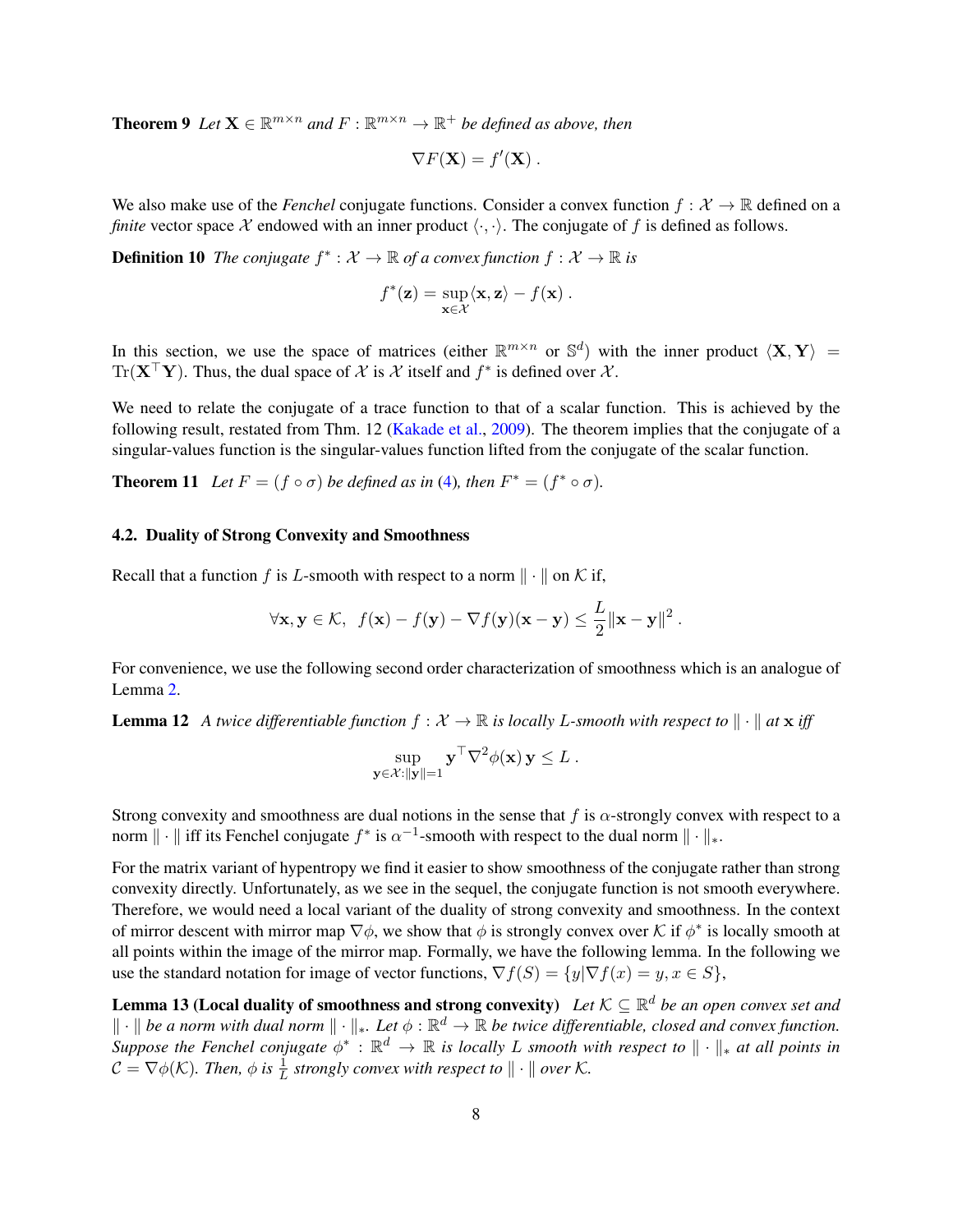**Proof** It suffices to show that for any  $x \in \mathcal{K}$ ,  $\phi$  is locally  $\frac{1}{L}$ -strongly convex with respect to  $\|\cdot\|$  at x if  $\phi^*$ is locally L-smooth at  $\mathbf{x}^* = \nabla \phi(\mathbf{x})$  with respect to  $\|\cdot\|_*$ .

From local smoothness at  $x^*$ , we have for any  $y \in \mathcal{K}$ ,

$$
f(\mathbf{y}) = \frac{1}{2} \mathbf{y}^\top \nabla^2 \phi^*(\mathbf{x}^*) \mathbf{y} \le \frac{L}{2} {\Vert \mathbf{y} \Vert}_*^2.
$$

Taking the dual, which is order reversing, we have for any  $z \in \mathcal{K}$ ,

<span id="page-8-0"></span>
$$
f^*(\mathbf{z}) = \frac{1}{2}\mathbf{z}^\top [\nabla^2 \phi^*(\mathbf{x}^*)]^{-1} \mathbf{z} \ge \frac{1}{2L} ||\mathbf{z}||^2.
$$
 (6)

П

Since  $\nabla \phi^* = (\nabla \phi)^{-1}$ , then from the inverse function theorem, we have that

$$
\nabla^2 \phi^*(\mathbf{x}^*) = [\nabla^2 \phi(\mathbf{x})]^{-1}.
$$

Using the above equality in [\(6\)](#page-8-0), we have for any  $z \in \mathcal{K}$ ,

$$
\frac{1}{2} \mathbf{z}^\top \nabla^2 \phi(\mathbf{x}) \mathbf{z} \ge \frac{1}{2L} ||\mathbf{z}||^2.
$$

#### 4.3. Strong Convexity of Spectral Hypentropy

<span id="page-8-2"></span>We now analyze the strong convexity of the spectral hypentropy. The spectral function  $\Phi_{\beta}(\mathbf{X})$  is defined for  $X \in \mathbb{R}^{m \times n}$  by [\(4\)](#page-6-1) and for  $X \in \mathbb{S}^d$  by [\(5\)](#page-6-2) replacing f with  $\phi_\beta$ . The main theorem of this subsection is as follows.

**Theorem 14** The trace function  $\Phi_{\beta}: \mathbb{R}^{m \times n} \to \mathbb{R}$  is  $(2(\tau + \beta \min\{m, n\}))^{-1}$ -strongly convex with respect *to the trace norm over*  $B_{\text{Tr}}(\tau)$ *.* 

We denote the d-dimensional symmetric matrices of trace-ball with maximal radius  $\tau$  by

$$
\mathbb{B}_{\operatorname{Tr}}(\tau)=\{\mathbf{X}\in\mathbb{S}^d:\|\mathbf{X}\|_1\leq\tau\}\ .
$$

We prove the above theorem by first proving the lemma below for matrices in  $\mathbb{B}_{T_r}(\tau)$ . We then extend it to arbitrary matrices using a symmetrization argument, using a technique similar to [\(Juditsky and Nemirovski,](#page-16-11) [2008;](#page-16-11) [Warmuth,](#page-17-2) [2007;](#page-17-2) [Hazan et al.,](#page-16-6) [2012\)](#page-16-6).

<span id="page-8-1"></span>**Definition 15** Let  $K \subseteq \mathbb{B}_{\text{Tr}}(\tau)$  be a subset of matrices and  $\mathcal{X} \subseteq \mathbb{S}^d$  be a vector space containing K such *that*  $\forall X \in \mathcal{X}$ ,  $\text{rank}(X) \leq r$  *and*  $\nabla \Phi_{\beta}(X) \in \mathcal{X}$ *.* 

This abstraction will be useful in translating strong convexity of arbitrary matrices to the symmetric case. The bound on the rank is essential to give a modulus of strong convexity result that depends only on  $\min\{m, n\}$  rather than  $m + n$ . The final property is necessary for the low rank structure to be preserved after a primal-dual mapping.

<span id="page-8-3"></span>**Lemma 16** The trace function  $\Phi_{\beta}$  is  $(2(\tau + \beta r))^{-1}$ -strongly convex w.r.t the trace norm over K.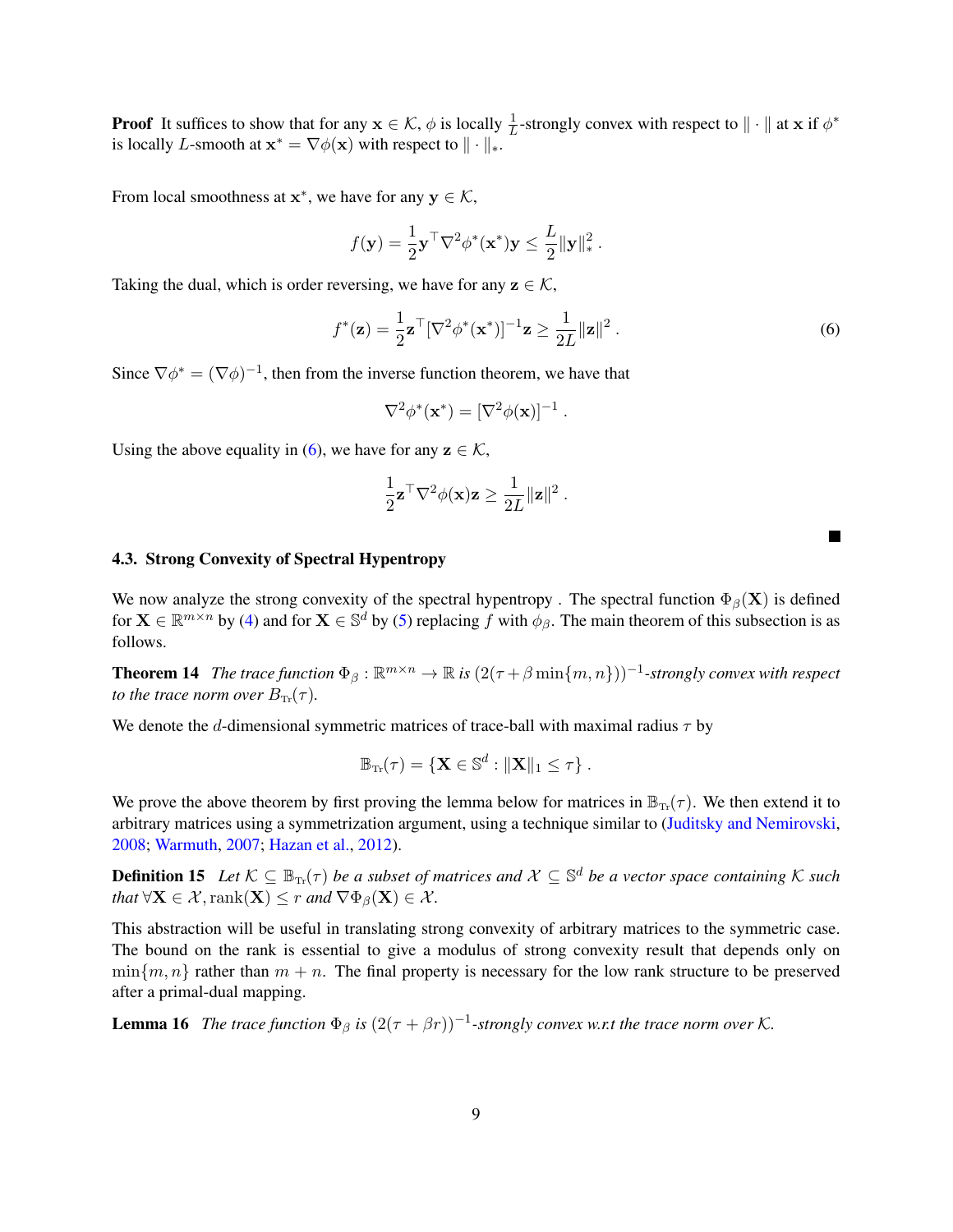To prove the symmetric variant, we show that  $\Phi_{\beta}^*$  is smooth with respect to the spectral norm, which is the dual norm of the trace norm. The result then follows directly from Lemma [13.](#page-7-0)

From Theorem [11,](#page-7-1)  $\Phi_{\beta}$  has Fenchel conjugate

$$
\Phi_{\beta}^*(\mathbf{X}) = \text{Tr}(\phi_{\beta}^*(\mathbf{X})).
$$

Since the derivative of the conjugate of a function is the inverse of the derivative of the function, we have

$$
\frac{d\phi_{\beta}^{*}}{dx} = \left(\frac{d\phi_{\beta}}{dx}\right)^{-1} = \beta \sinh(x) .
$$

The indefinite integral of the above yields that up to a constant,  $\phi^*_{\beta}(x) = \beta \cosh(x)$ . Clearly,  $\Phi_{\beta}$  is not smooth everywhere. Nonetheless, we do have smoothness over  $\nabla \Phi_{\beta}(\mathbb{B}_{Tr}(\tau))$ . Before proving this property, we introduce a clever technical lemma of [Juditsky and Nemirovski](#page-16-11) [\(2008\)](#page-16-11) that allows us to reduce the spectral smoothness for matrices to smoothness of functions in the vector-case.

**Lemma 17** *Let*  $f : \mathbb{R} \to \mathbb{R}$  *be a function and*  $c \in \mathbb{R}_+$  *such that that for*  $a \geq b$ *,* 

<span id="page-9-0"></span>
$$
\frac{f'(a) - f'(b)}{a - b} \le \frac{c(f''(a) + f''(b))}{2} \tag{7}
$$

Let  $F: \mathbb{S}^d \to \mathbb{R}$  be a function defined by  $F(\mathbf{X}) = \text{Tr}(f(\mathbf{X}))$ . Then, the second directional derivative of F *is bounded for any*  $\mathbf{H} \in \mathbb{S}^d$  *as follows,* 

$$
D^2F(\mathbf{X})[\mathbf{H},\mathbf{H}] \le c \operatorname{Tr}(\mathbf{H}f''(\mathbf{X})\mathbf{H}).
$$

We are now prepared to analyze the smoothness of  $\Phi_{\beta}^*$ .

**Lemma 18 (Local Smoothness)** *The trace function*  $\Phi_{\beta}^*$  *is locally*  $2(\tau + \beta r)$ *-smooth with respect to the spectral norm for all matrices in*  $\nabla \Phi_{\beta}(\mathcal{K})$ .

**Proof** To prove local smoothness, we use the second order conditions from Lemma [12.](#page-7-2) This requires us to upper bound the second directional derivatives for all directions corresponding to matrices of unit spectral norm. We consider the matrix

$$
\mathbf{X} = \nabla \Phi(\mathbf{Y}) = \phi'_{\beta}(\mathbf{Y}) = \operatorname{arcsinh}\left(\frac{\mathbf{Y}}{\beta}\right) .
$$

Note that  $(\phi^*_{\beta})''(x) = \beta \cosh(x)$  is positive and convex. Therefore, by the mean value theorem, there exists  $c \in [a, b]$  for which,

$$
\frac{(\phi_{\beta}^*)'(b) - (\phi_{\beta}^*)'(a)}{b - a} = (\phi_{\beta}^*)''(c) \le \max\left\{\phi_{\beta}^*\right)''(a), \, (\phi_{\beta}^*)''(b) \} \le (\phi_{\beta}^*)''(a) + (\phi_{\beta}^*)''(b).
$$

We note that by Definition [15,](#page-8-1)  $\nabla \Phi_{\beta}(\mathcal{X}) \subseteq \mathcal{X}$ , so we can restrict ourselves to the vector space  $\mathcal{X}$ . Therefore, applying Lemma [17,](#page-9-0) we have

$$
\sup_{\mathbf{H}\in\mathcal{X}:||\mathbf{H}||_{\infty}\leq 1} D^2\Phi_{\beta}^*(\mathbf{X})\left[\mathbf{H},\mathbf{H}\right] \leq \sup_{\mathbf{H}\in\mathcal{X}:||\mathbf{H}||_{\infty}\leq 1} 2 \operatorname{Tr}\left(\mathbf{H}(\phi_{\beta}^*)''(\mathbf{X})\mathbf{H}\right)
$$
\n
$$
= \sup_{\mathbf{H}\in\mathcal{X}:||\mathbf{H}||_{\infty}\leq 1} 2 \operatorname{Tr}\left(\mathbf{H}^2(\phi_{\beta}^*)''(\mathbf{X})\right) \qquad \qquad \text{[Commutativity of trace]}
$$
\n
$$
\leq \sup_{\mathbf{H}\in\mathcal{X}:||\mathbf{H}||_{\infty}\leq 1} 2\langle\sigma^2(\mathbf{H}), \sigma((\phi_{\beta}^*)''(\mathbf{X}))\rangle \qquad \text{[von Neumann's trace inequality]}
$$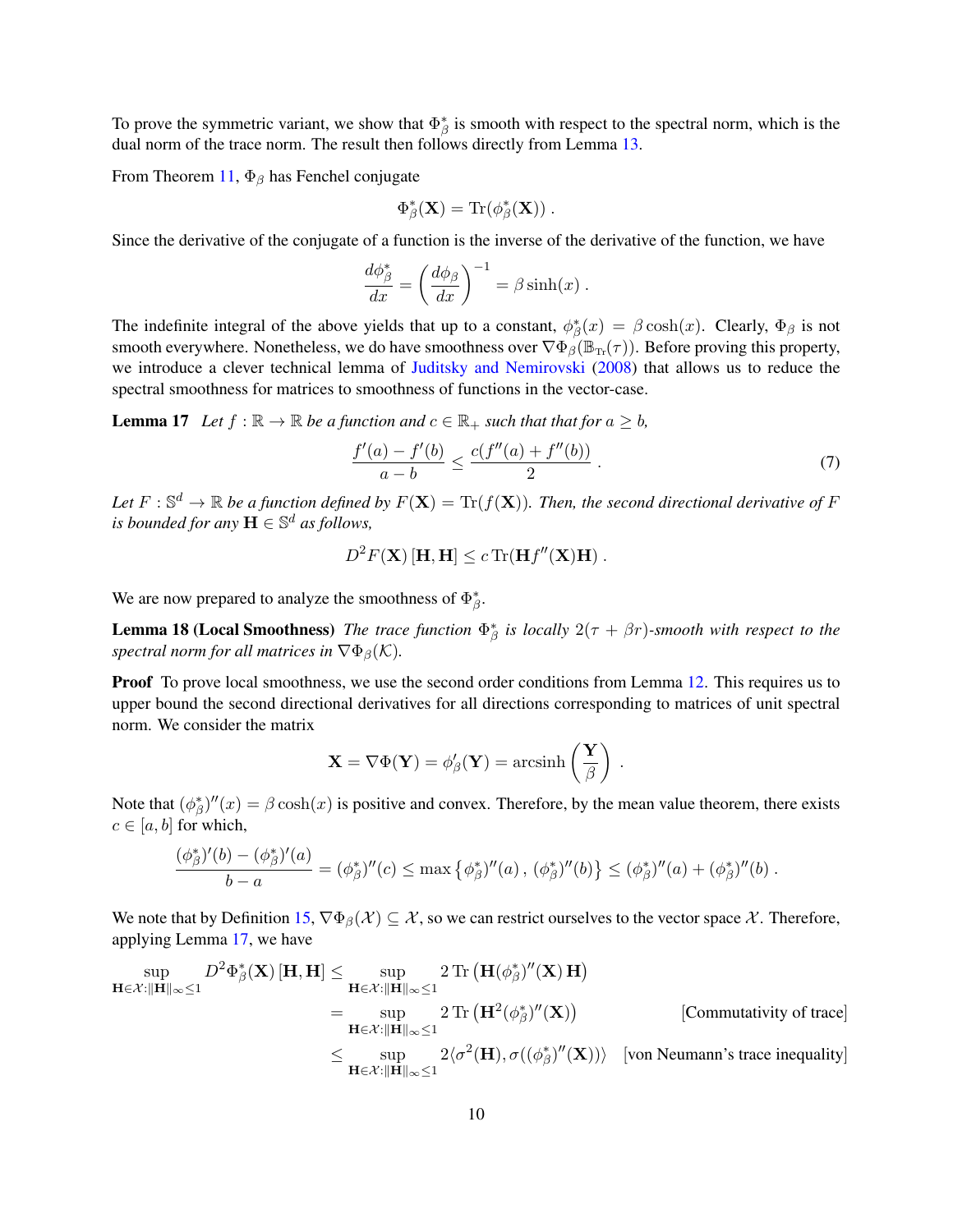where von Neumann's trace inequality stands for,  $\text{Tr}(\mathbf{A}^T \mathbf{B}) \leq \langle \sigma(\mathbf{A}), \sigma(\mathbf{B}) \rangle$ . Now, since  $\mathbf{H} \in \mathcal{X}$ , we know rank( $H$ )  $\leq r$ , and so H can have at most r nonzero singular values, yielding

$$
\sup_{\mathbf{H}\in\mathcal{X}:\|\mathbf{H}\|_{\infty}\leq 1} D^2\Phi_{\beta}^*(\mathbf{X})\left[\mathbf{H},\mathbf{H}\right] \leq \sup_{\mathbf{H}\in\mathcal{X}:\|\mathbf{H}\|_{\infty}\leq 1} 2\|\mathbf{H}^2\|_{\infty} \sum_{i=1}^r \sigma_i((\phi_{\beta}^*)''(\mathbf{X}))
$$

$$
= 2\sum_{i=1}^r (\phi_{\beta}^*)''(\phi_{\beta}'(\sigma_i(\mathbf{Y}))).
$$

Now, note that

$$
(\phi_{\beta}^*)''(\phi_{\beta}'(x)) = \beta \cosh(\arcsinh(x/\beta)) = \sqrt{\beta^2 + x^2} \le \beta + |x|.
$$

It then follows that

$$
\sum_{i=1}^r (\phi_{\beta}^*)''(\phi_{\beta}'(\sigma_i(\mathbf{Y}))) \leq \beta r + ||\mathbf{Y}||_1 \leq \tau + \beta r.
$$

 $\blacksquare$ 

Therefore, the second directional derivative in bounded by  $2(\tau + \beta r)$  as desired.

**Proof** [Theorem [14\]](#page-8-2) We introduce the symmetrization operator  $S : \mathbb{R}^{m \times n} \to \mathbb{S}^{m+n}$  which is a linear function that takes a matrix to a symmetric matrix,

$$
S(\mathbf{X}) = \begin{bmatrix} 0 & \mathbf{X} \\ \mathbf{X}^{\top} & 0 \end{bmatrix}.
$$

The eigenvalues of  $S(X)$  are exactly one copy of singular values and one copy of negative singular values of X. Therefore, we have

$$
\Phi_{\beta}(\mathbf{X}) = \sum_{i=1}^{\min\{m,n\}} \phi_{\beta}(\sigma_i(\mathbf{X})) = \frac{1}{2} \Phi_{\beta}(S(\mathbf{X})).
$$

Technically, for the above to hold true, we should shift  $\phi_\beta$  such that its 0 is at 0. Since a constant shift does not affect diameter or convexity properties so this is not an issue.

Let  $\mu$  be the modulus of strong convexity in the symmetrized space. We bound  $\Phi_{\beta}(\mathbf{X})$  from below as follows,

$$
2\Phi_{\beta}(\mathbf{X}) = \Phi_{\beta}(S(\mathbf{X}))
$$
  
\n
$$
\geq \Phi_{\beta}(S(\mathbf{Y})) + \langle \nabla \Phi_{\beta}(S(\mathbf{Y})), S(\mathbf{X}) - S(\mathbf{Y}) \rangle + \frac{\mu}{2} ||S(\mathbf{X}) - S(\mathbf{Y})||_1^2
$$
  
\n
$$
= \Phi_{\beta}(S(\mathbf{Y})) + \langle \nabla \Phi_{\beta}(S(\mathbf{Y})), S(\mathbf{X} - \mathbf{Y}) \rangle + \frac{\mu}{2} ||S(\mathbf{X} - \mathbf{Y})||_1^2
$$
  
\n
$$
= 2\Phi_{\beta}(\mathbf{Y}) + 2\langle \nabla \Phi_{\beta}(\mathbf{Y}), \mathbf{X} - \mathbf{Y} \rangle + 2\mu ||\mathbf{X} - \mathbf{Y}||_1^2.
$$

Therefore, the modulus of strong convexity over asymmetric matrices is  $2\mu$ .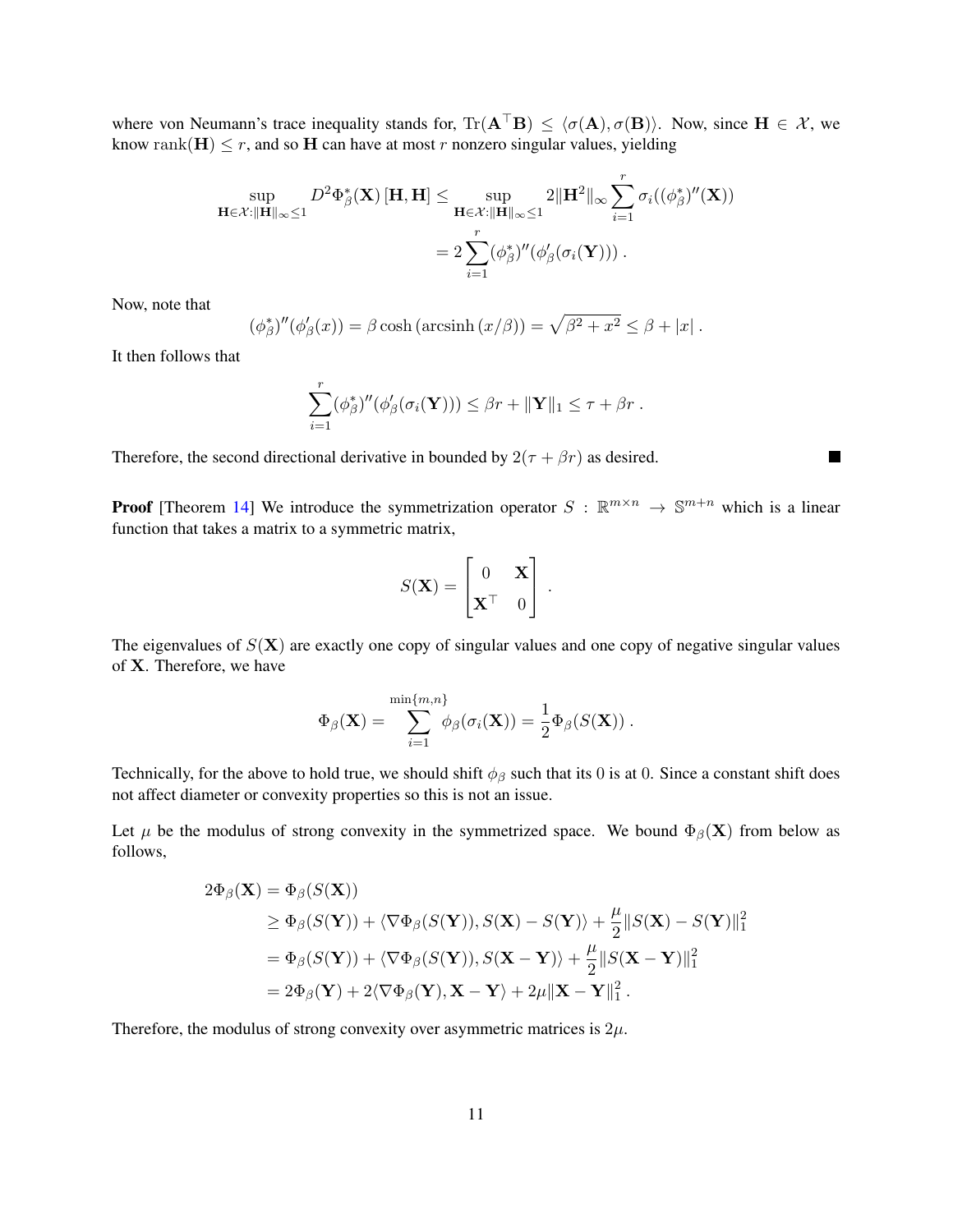Note that  $\mathcal{K} = \{S(\mathbf{X}) : \mathbf{X} \in B_{\text{Tr}}(2\tau)\}\$  satisfies the properties listed in Definition [15,](#page-8-1) with  $r = 2 \min\{m, n\}$ . In particular, we have a vector space  $\mathcal{X} = \{S(\mathbf{X}) : \mathbf{X} \in \mathbb{R}^{m \times n}\}\)$  containing symmetric matrices of rank at most  $2 \min\{m, n\}$ . Furthermore, for any  $\mathbf{X} \in \mathcal{X}, \mathbf{X} = S(\mathbf{Y})$  for some  $\mathbf{Y} \in \mathbb{R}^{m \times n}$  and thus,

$$
\nabla \Phi_{\beta}(\mathbf{X}) = \nabla \Phi_{\beta}(S(\mathbf{Y})) = S(\nabla \Phi_{\beta}(\mathbf{Y})) \in \mathcal{X} .
$$

It follows from Theorem [16](#page-8-3) that  $\mu \geq (2(2\tau + 2\beta \min\{m, n\}))^{-1}$ , and so the strong convexity is at most  $2\mu \geq (2(\tau + \beta \min\{m, n\}))^{-1}$  as desired.  $\blacksquare$ 

### 4.4. SHU algorithm

We next describe, the Spectral Hypentropy Update (SHU), an OCO algorithm over a convex domain of matrices  $K \subseteq \mathbb{R}^{m \times n}$ .

<span id="page-11-0"></span>Algorithm 2: Spectral Hypentropy Update (SHU) **Input:**  $\eta > 0, \beta > 0$ , convex domain of matrices  $\mathcal{K} \subseteq \mathbb{R}^{m \times n}$ Initialize weight matrix  $W^1 = 0$ ; for  $i = 1$  to  $T$  do (a) Predict  $\mathbf{W}^t$  (b) Incur loss  $\ell_t(\mathbf{W}_t)$  (c) Calculate  $\mathbf{G}^t = \nabla \ell_t(\mathbf{W}^t)$ ; Update:  $\mathbf{W}^{t+\frac{1}{2}} = \beta \sinh \left( \operatorname{arcsinh} \left( \frac{\mathbf{W}^t}{\beta} \right) \right)$  $\frac{\mathbf{V}^t}{\beta}\Big) - \eta \mathbf{G}^t \Big);$ Project onto  $\mathcal{K}: \mathbf{W}^{t+1} = \arg \min$  $\mathbf{v}$ ∈ $\mathcal{K}$  $D_{\Phi}^{\beta}$  $_\Phi^\beta(\mathbf{V}\parallel \mathbf{W}^{t+\frac{1}{2}})$ end

The pseudocode of SHU is provided in Algorithm [2.](#page-11-0) The update step of SHU requires a spectral decomposition. We define  $f(A) = Uf(\text{diag}[\sigma(A)])V^{\top}$  where  $A = U \text{diag}(\sigma(A))V^{\top}$  is the singular value decomposition of A. We use this definition twice, once with  $f = \arcsinh$ , and after subtracting the gradient with  $f = \sinh$ . We prove the following regret bound for SHU.

**Theorem 19** Let  $\mathbf{W} \in B_{\text{Tr}}(\tau) \subseteq \mathbb{R}^{m \times n}$  and let  $\|\mathbf{G}^t\|_{\infty} \leq G_{\infty}$  be a spectral norm bound on the gradients. *For*  $\gamma = \frac{\beta}{\tau} \leq 1$ *, setting,* 

$$
\eta = \frac{1}{2G_{\infty}} \sqrt{\frac{\log\left(\frac{3}{\gamma}\right)}{T(1+\gamma\min\{m,n\})}} \ , \ \ \text{yields} \quad \mathcal{R}_T(\text{SHU}) \leq 4\tau G_{\infty} \sqrt{T(1+\gamma\min\{m,n\})\log\left(\frac{3}{\gamma}\right)} \ .
$$

**Proof** Like for HU, we use the general OMD analysis. It suffices to find an upper bound on  $\text{diam}_{\Phi_\beta}(B_{\text{Tr}}(\tau))$ and a strong convexity bound.

Applying [\(3\)](#page-5-2) on the vector singular values, we have

$$
\text{diam}_{\Phi_{\beta}}(B_{\text{Tr}}(\tau)) \leq \tau \log\left(\frac{3\tau}{\beta}\right) ,
$$

where  $\beta \leq \tau$ . Furthermore, from Theorem [14,](#page-8-2) we can see that  $\Phi_{\beta}$  is  $(2(\tau + \beta \min\{m, n\}))^{-1}$  strongly convex with respect to the trace-norm over  $B_{\text{Tr}}(\tau)$ . Letting  $\gamma = \frac{\beta}{\tau}$  $\blacksquare$  $\frac{\beta}{\tau}$ , the result follows from Theorem [6.](#page-5-1)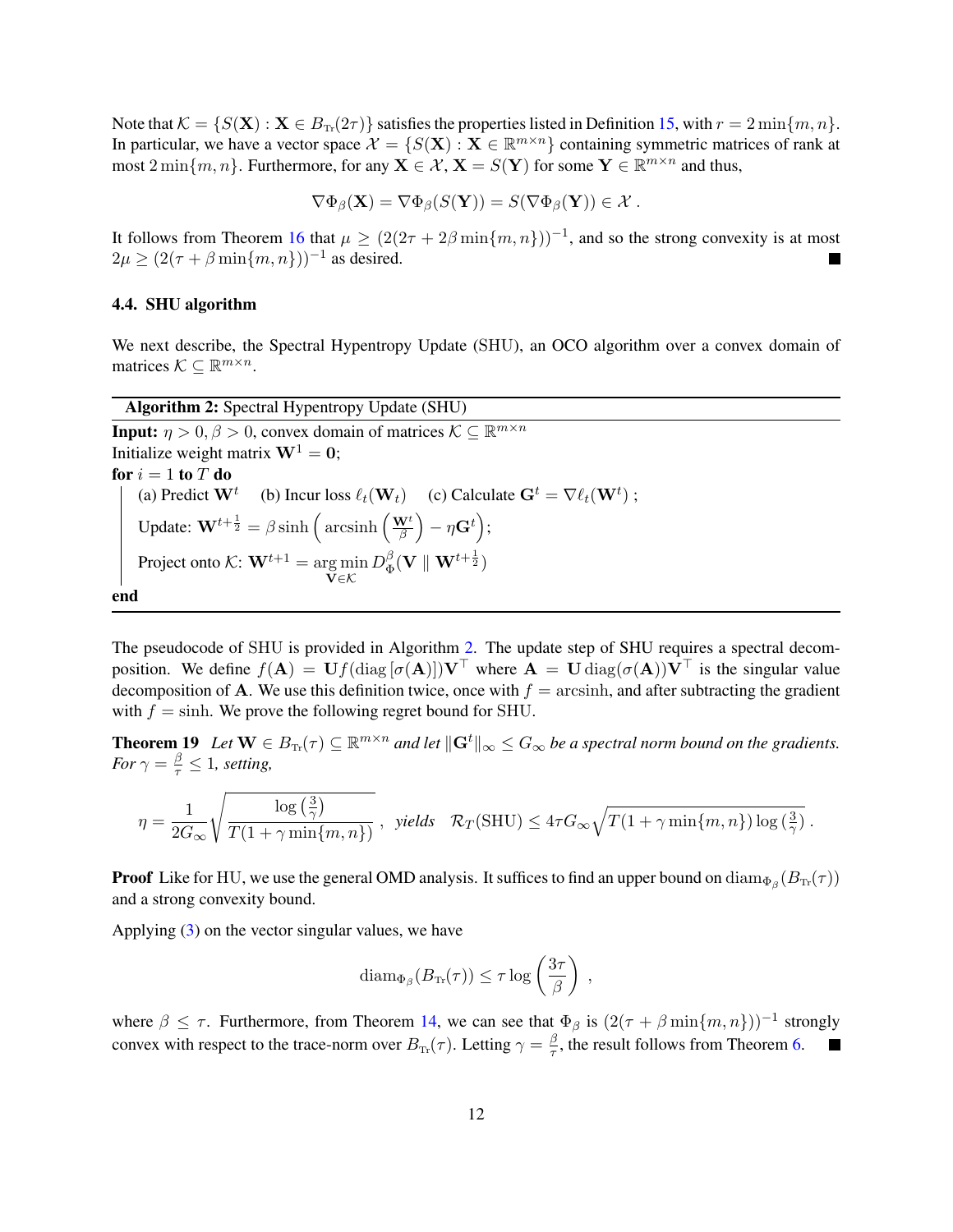### <span id="page-12-0"></span>5. Experimental Results

Next, we experiment with HU in the context of empirical risk minimization (ERM). In the experiments,  $g_t$ stands for a stochastic estimate of the gradient of the empirical loss. Thus, we can convert the regret analysis to convergence in expectation [\(Cesa-Bianchi et al.,](#page-16-12) [2004\)](#page-16-12).

**Effective Learning Rate** For small value w,  $\sinh(w) \approx w \approx \arcsinh(w)$ . As a result, near 0 the update in HU is morally the additive update,  $w_i^{t+1} = w_i^t - \beta \eta g_i^t$ . The product  $\beta \eta$  can be viewed as the de facto learning rate of the gradient descent portion of the interpolation. As such, we define the *effective learning rate* to be  $βη$ . In the sequel, fixing the effective learning rate while changing  $β$  is a fruitful lens for comparing HU to with GD.

#### 5.1. Logistic Regression

In this experiment we use the HU algorithm to optimize a logit model. The ambient dimension  $d$  is chosen to be 500. A weight w is drawn uniformly at random from  $[-1, 1]^d$ . The features are from  $\{0, 1\}^d$  and distributed according to the power law,  $\Pr[x_i = 1] = 1/5\sqrt{i}$ . The label associated with an example  $\mathbf{x}_t$  is set to  $y_t = sign(\langle \mathbf{w}, \mathbf{x}_t \rangle)$  with with probability 0.9 and otherwise flipped.

The algorithms are trained with log-loss using batches of size 10. Stochastic gradient descent and the pnorm algorithm [\(Gentile,](#page-16-4) [2003\)](#page-16-4) are used for comparison. As can be seen in Fig. [2,](#page-12-1) the p-norm algorithm performs significantly worse than HU for a large set of values of  $\beta$ , while SGD performs comparably. As expected, for large value of  $\beta$ , SGD and HU are indistinguishable.



<span id="page-12-1"></span>Figure 2: Comparison of accuracy and loss of GD, p-norm, and HU on binary logistic regression.

In the next experiment we use the same logit model with ambient dimension  $d$  chosen to be 10,000. We generate weights,  $w \in \mathbb{R}^d$ , with sparsity (fraction of zero weights)  $s \in \{0, 0.9\}$ . The nonzero weights are chosen uniformly at random from  $[-1, 1]$ . We run the algorithms for 20,000 iterations. Rather than fixing  $\eta$ , we fix  $\eta' = \eta/\sqrt{1+\beta^2}$ . This way, as  $\beta \to \infty$ , HU( $\eta', \beta$ ) behaves like  $GD(\eta)$  while for small  $\beta$ , the update is roughly  $EG\pm(\eta)$ . We let  $\beta_{EG} = ||\mathbf{w}^*||_1/d$ . As discussed in Appendix [B,](#page-19-0) this choice of  $\beta$  is similar to running EG $\pm$  with an 1-norm bound of  $\|\mathbf{w}^*\|_1$ . We then choose  $\eta' = 0.1$  and  $\beta \in \{0.5, 1, 2, 4, 8\} \times \beta_{\text{EG}}$ . In Fig. [3,](#page-13-0) we show the interpolation between GD and EG $\pm$ . The larger  $\beta$  is, the closer the progress of HU resembles that of GD. Intermediate values of  $\beta$  have progress in between the EG $\pm$  and GD.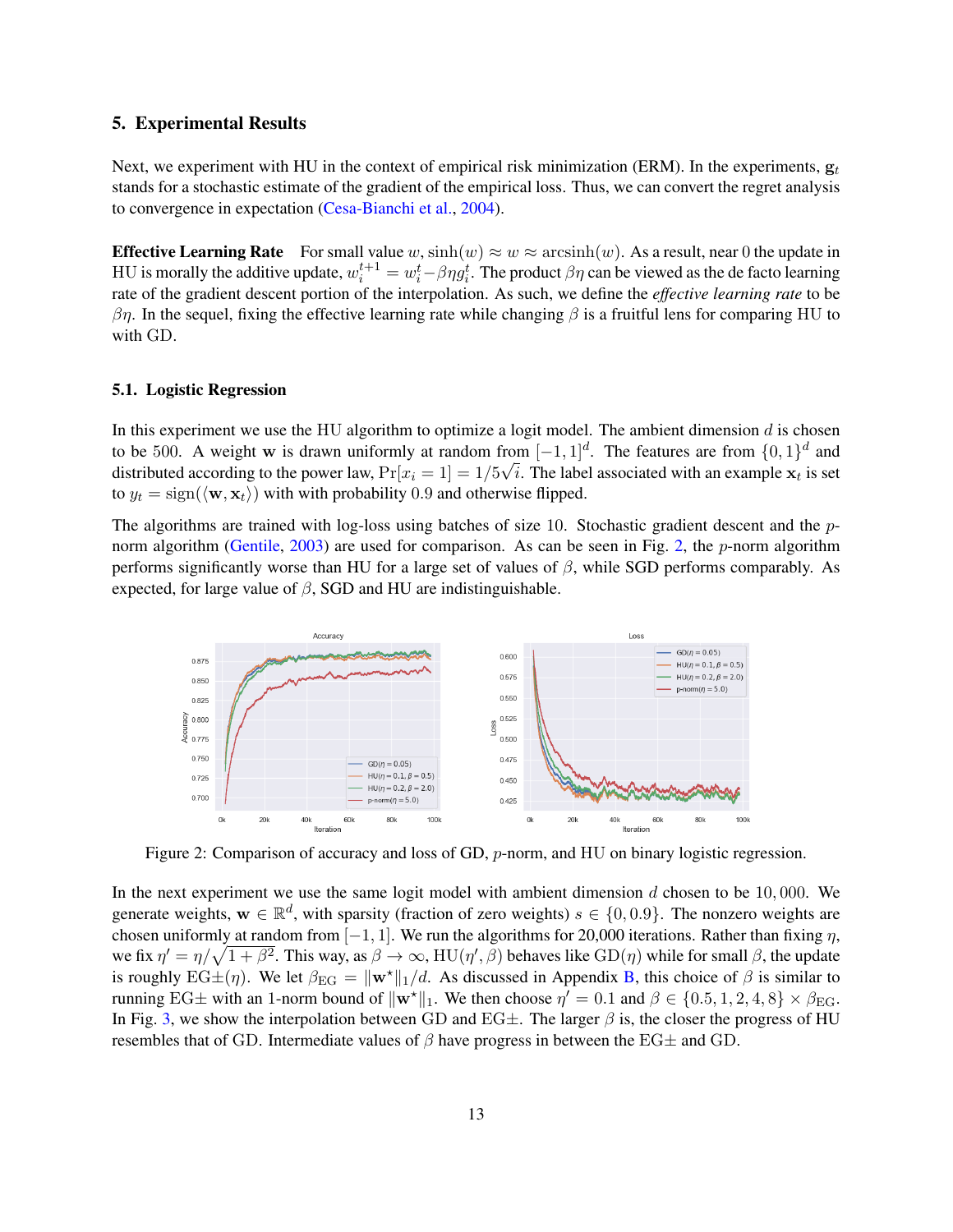

<span id="page-13-0"></span>Figure 3: Value of  $\|\mathbf{w}^t - \mathbf{w}^*\|_1$  in dense and sparse settings with  $\eta' = 0.1$  and  $\beta \in \{0.5, 1, 2, 4, 8\} \times \beta_{\text{EG}}$ .

### 5.2. Multiclass Logistic Regression

In this experiment we use SHU to optimize a multiclass logistic model. We generated 200,000 examples in  $\mathbb{R}^{25}$ . We set the number of classes to  $k = 15$ . Labels are generated using a rank 5 matrix  $\mathbf{W} \in \mathbb{R}^{k \times d}$ . An example  $\mathbf{x} \in \mathbb{R}^d$  was labeled according to the prediction rule,

$$
y = \underset{i \in [k]}{\arg \max} \{ (\mathbf{W} \mathbf{x})_i \} .
$$

With probability 5.0% the label was flipped to a different one at random. The matrix **W** and each example  $x_i$ features are determined in a joint process to make the problem poorly conditioned for optimization. Features of each example are first drawn from a standard normal. Weights of W are sampled from a standard normal distribution for the first r features and are set to 0 for the remaining  $d-r$  features. After labels are computed, features are perturbed by Gaussian noise with standard deviation 0.05. The examples and weights are then scaled and rotated. Coordinate i of the data is scaled by  $s_i \propto i^{-1.1}$  where  $\sum_{i=1}^{d} s_i = 1$ . Then a random rotation R is applied. The inverse of these transformation is applied to the weights. Therefore, from the original sample  $X_0 \in \mathbb{R}^{n \times d}$  and weights  $W_0 \in \mathbb{R}^{k \times d}$  the new sample and weights are set to be  $X = X_0R$ and  $\mathbf{W} = \mathbf{W}_0 \mathbf{R}^{-1}$ , where  $\mathbf{R} \in \mathbb{R}^{d \times d}$  is the scaling and rotation described above.

Since our ground truth weights are low rank, our goal is to find weights of approximately low rank with low classification error. To do this, we optimize a multiclass logistic regression loss with a trace-norm constraint. We compare SHU, Schatten  $p$ -norm algorithm ( $p$ -norm algorithm applied to singular values) and gradient descent in the fully stochastic (single example) case. We report results for unconstrained optimization in Fig. [4](#page-14-0) and trace-norm constrained optimization in Fig. [5.](#page-14-1) In these figures only the algorithms with lowest final loss after a grid search are depicted.

Without projection, SHU results in the largest trace norm solution of norm  $700$  whereas the p-norm algorithm and GD reach solutions with trace norm just above 600. Nevertheless, SHU attains the lowest classification error and loss. Performance is noticeably better than gradient descent. Moreover, the spurious singular values are typically smaller than that of gradient descent. This pattern holds up in both settings.

With our new divergence, the SHU update looks exponential for large singular values and linear for small ones. In this sense, once gradients start accumulating in the directions that correspond to the actual signal,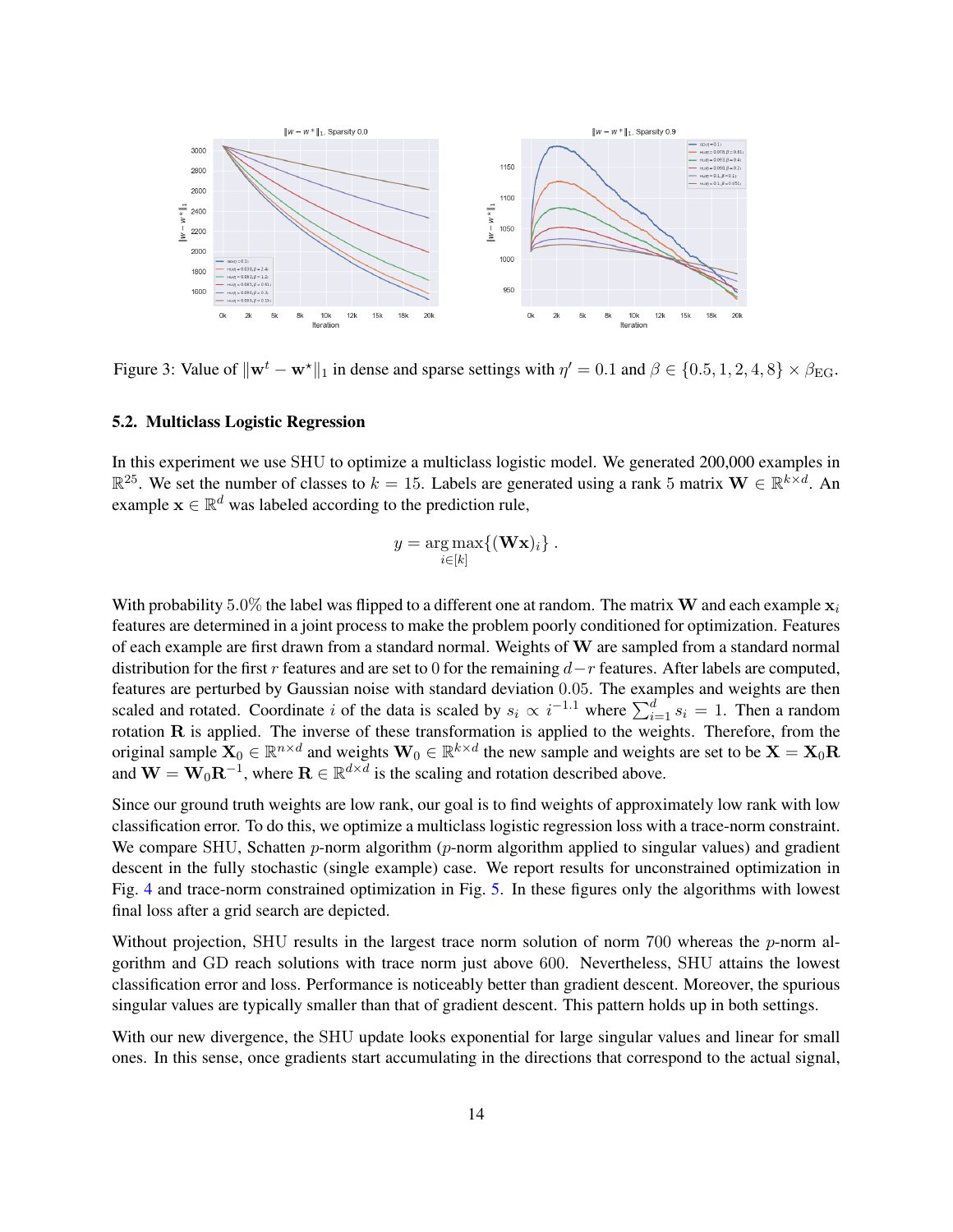

<span id="page-14-0"></span>Figure 4: Unconstrained minimization of logistic loss.



<span id="page-14-1"></span>Figure 5: Minimization over the trace-norm ball of radius 500. The  $p$ -norm algorithm is not included becaus ethe p-norm divergence does not have a closed form projection onto the 1-ball.

these directions can be exploited exponentially. On the other hand, the spurious directions are morally handled with gradient descent with an effective learning rate  $\eta\beta$ . Note that in our experiments, the SHU effective learning rate is smaller than the GD learning rate by an order of magnitude. This may explain the smaller magnitude in erroneous singular values. On the other hand, the  $p$ -norm algorithm not only increases the magnitude of large singular values, but also shrinks the magnitude of small singular values, resulting in solutions that are closer to being low-rank. To see this, note that the  $p$ -norm inverse mirror map has the form

$$
f(\boldsymbol{\sigma})_i = \sigma^{p-1}_i / \|\boldsymbol{\sigma}\|_p^{p-2}
$$

for  $p = 2 \ln(k) \approx 5.4$ . Therefore, there is a natural normalization which shrinks small singular values as good directions are exploited. Without projection, this does not happen with SHU. Informally speaking, the following analogy applies to the three methods:

> GD: The rich get richer! SHU: The rich get *much* richer!! p-norm: The rich get richer and the poor get poorer, oy!

Adding trace norm projection reduces the magnitude of these singular values, but not to the level which the  $p$ -norm algorithm can achieve. Overall, it appears that SHU may be slightly more effective at reducing loss but the p-norm algorithm is more effective at producing low rank solutions.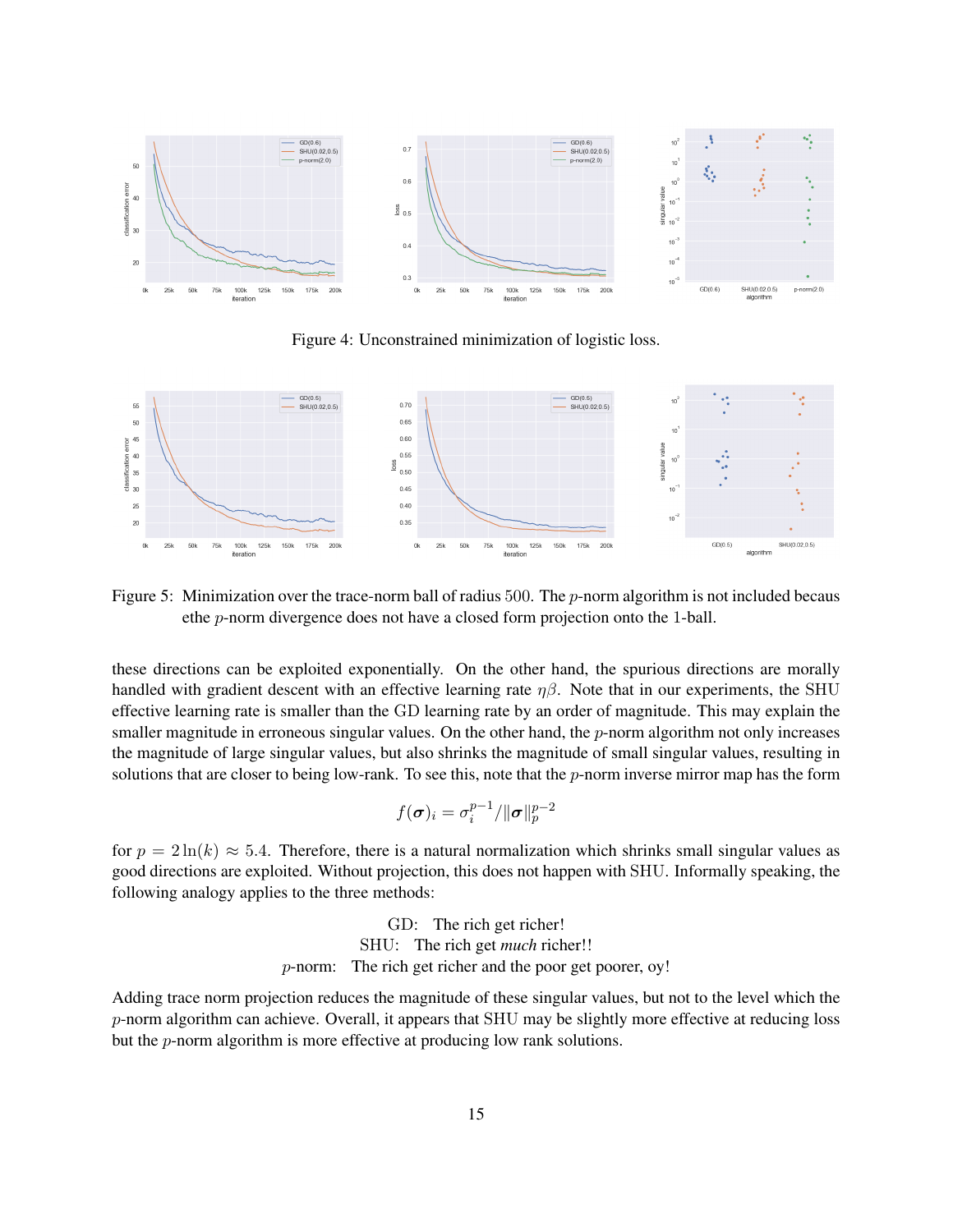#### 5.3. Image Classification with Neural Networks.

Loss minimization for neural networks is known to be nonconvex, thus the regret bounds from this paper do not apply in this setting. Still, convex optimization algorithms, such as AdaGrad, work well practice for training neural networks. In this section, we use the unconstrained version of the HU to find the weights of a simple neural network for image classification using the popular CIFAR10 dataset [\(Krizhevsky et al.\)](#page-16-13). SGD was used for comparison. Outside of use of the HU algorithm, the design of the network and code are from the Tensorflow tutorial on convolutional networks for image classification. The network involves 2 convolutional layers, max pooling, and 2 fully connected layers, all using ReLU activations. The loss function is the cross entropy loss plus a 2-norm regularization. For a complete description of the experimental setup see [\(TFT;](#page-16-14) [Krizhevsky and Hinton,](#page-16-15) [2009\)](#page-16-15).

Empirically, SGD with learning rate  $\eta$  tended to perform similarly in terms of training error to HU with equivalent effective learning rate  $\beta\eta$  for a range of values of  $\beta$ . In order to compare to SGD with learning rate  $\eta$ ,  $\beta$  was varied and HU's learning rate was set to be  $\frac{\eta}{\beta}$  (in order to keep the effective learning rate invariant). As can be seen from Figure [6,](#page-15-0) the loss curves for a variety of values of  $\beta$  are very similar for  $\beta \eta = 0.005$ , although the smallest  $\beta = 0.1$  has slightly lower loss. In general, the final loss reached is similar for a fixed effective learning rate. In addition, there is a clear pattern indicating that shrinking  $\beta$ results in sparser weights. This may warrant further investigation.



<span id="page-15-0"></span>Figure 6: CIFAR10 loss and sparsity level. The effective learning rate was held constant at 0.005 while  $\beta$ is varied. Sparsity is displayed for the second convolutional layer conv2. The loss corresponds to the total loss, which includes regularization.

### 6. Discussion

We examined a new regularization for online learning which interpolates between multiplicative and additive updates through of a single parameter  $\beta > 0$ . As  $\beta \to \infty$ , the algorithm approaches gradient descent while as  $\beta \to \frac{1}{d}$  it behaves similarly to the multiplicative update. The spectral regularization provides a matrix analogue which is naturally applicable to rectangular matrices. An interesting open direction is to devise an self-tuning update for  $\beta$  which is data dependent.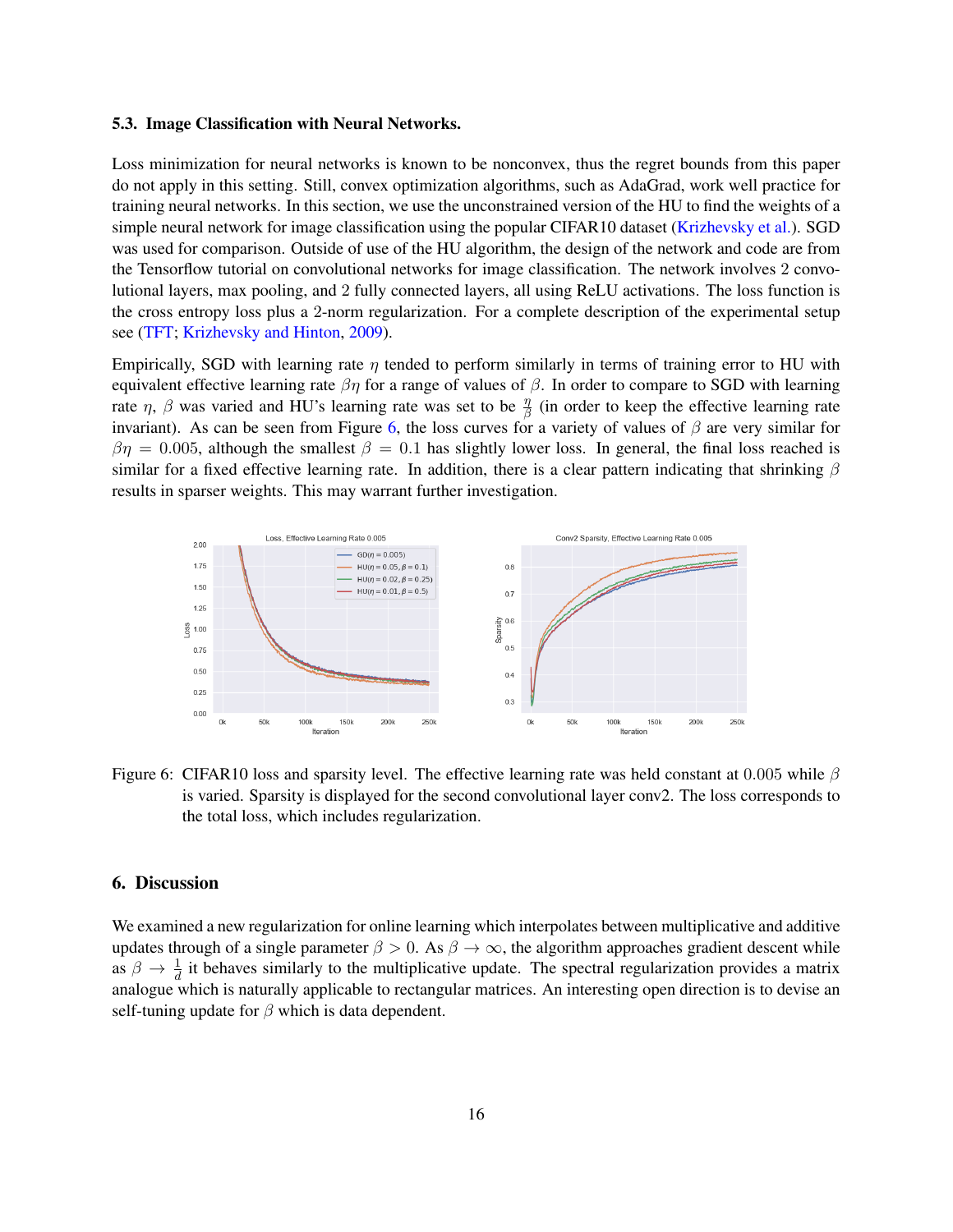### Acknowledgments

We thank Orestis Plevrakis for enlightening discussion.

## References

<span id="page-16-14"></span>Advanced convolutional neural networks. <https://goo.gl/8vmt1B>.

- <span id="page-16-5"></span>S. Arora and S. Kale. A combinatorial, primal-dual approach to semidefinite programs. In *Proc. 39th Symposium on Theory Of Computing*, pages 227–236, 2007.
- <span id="page-16-0"></span>S. Arora, E. Hazan, and S. Kale. The multiplicative weights update method: a meta-algorithm and applications. *Theory of Computing*, 8(1):121–164, 2012.
- <span id="page-16-8"></span>N. Cesa-Bianchi and G. Lugosi. *Prediction, learning, and games*. Cambridge university press, 2006.
- <span id="page-16-12"></span>N. Cesa-Bianchi, A. Conconi, and C. Gentile. On the generalization ability of on-line learning algorithms. *IEEE Transactions on Information Theory*, 50(9):2050–2057, 2004.
- <span id="page-16-2"></span>J. Duchi, E. Hazan, and Y. Singer. Adaptive subgradient methods for online learning and stochastic optimization. *Journal of Machine Learning Research*, 12:2121–2159, 2011.
- <span id="page-16-4"></span>C. Gentile. The robustness of the p-norm algorithms. *Machine Learning*, 53(3):265–299, 2003.
- <span id="page-16-3"></span>A.J. Grove, N. Littlestone, and D. Schuurmans. General convergence results for linear discriminant updates. *Machine Learning*, 43(3):173–210, 2001.
- <span id="page-16-9"></span>E. Hazan. Introduction to online convex optimization. *Foundations and Trends in Optimization*, 2(3-4): 157–325, 2016.
- <span id="page-16-6"></span>E. Hazan, S. Kale, and S. Shalev-Shwartz. Near-optimal algorithms for online matrix prediction. In *Conference on Learning Theory*, pages 38–1, 2012.
- <span id="page-16-11"></span>A. Juditsky and A.S. Nemirovski. Large deviations of vector-valued martingales in 2-smooth normed spaces. *arXiv:0809.0813*, 2008.
- <span id="page-16-7"></span>Sham M Kakade, Shai Shalev-Shwartz, and Ambuj Tewari. Regularization techniques for learning with matrices. *Journal of Machine Learning Research*, 13:1865–1890, 2012.
- <span id="page-16-10"></span>S.M. Kakade, S. Shalev-Shwartz, and A. Tewari. Applications of strong convexity–strong smoothness duality to learning with matrices. *arXiv:0910.0610*, 2009.
- <span id="page-16-1"></span>J. Kivinen and M.K. Warmuth. Exponentiated gradient versus gradient descent for linear predictors. *Information and Computation*, 132(1):1–63, 1997.
- <span id="page-16-15"></span>A. Krizhevsky and G. Hinton. Learning multiple layers of features from tiny images. Technical report, 2009.
- <span id="page-16-13"></span>A. Krizhevsky, V. Nair, and G. Hinton. CIFAR-10. URL <https://goo.gl/xKwPJo>.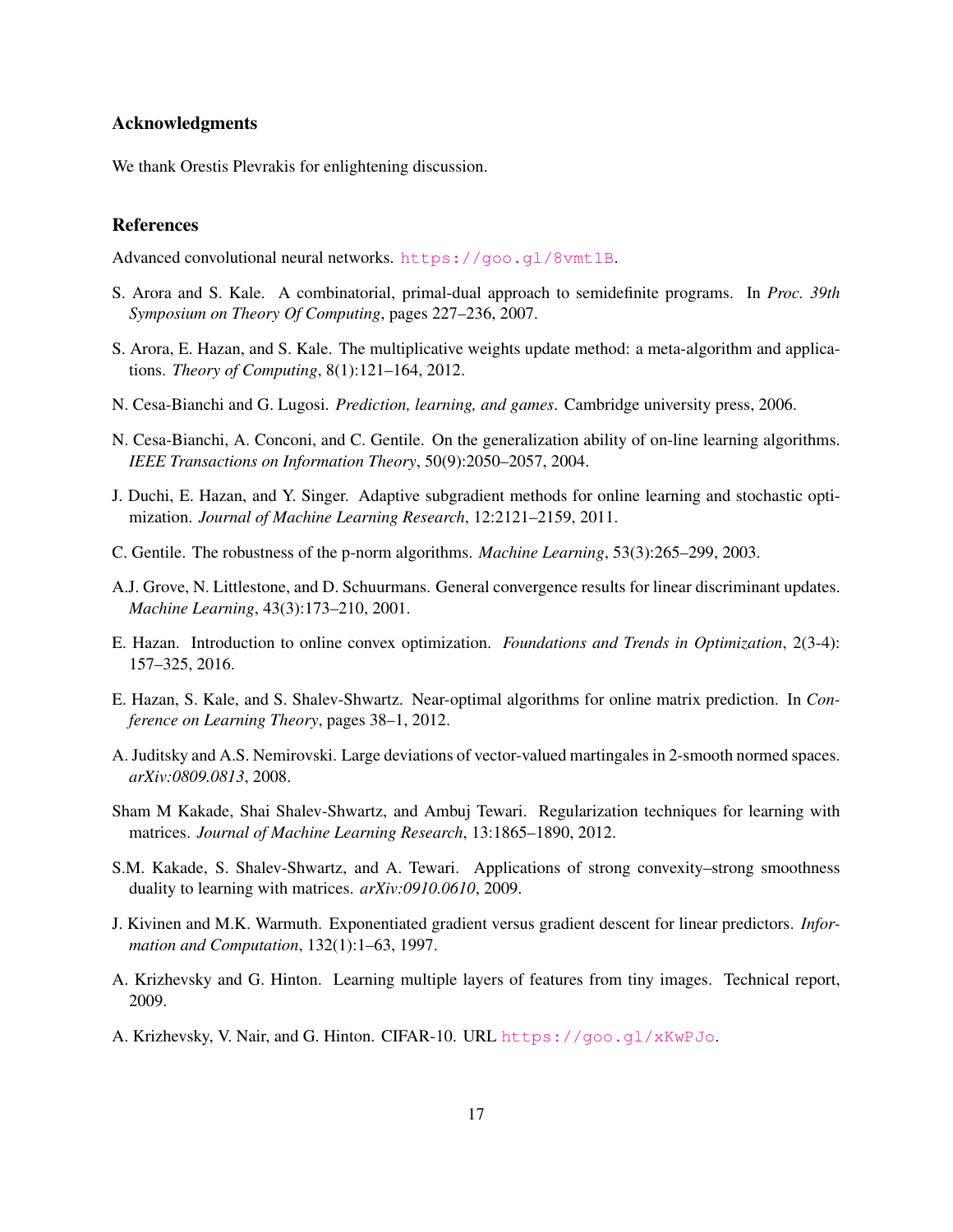- <span id="page-17-4"></span>S. Shalev-Shwartz. Online learning and online convex optimization. *Foundations and Trends in Machine Learning*, 4(2):107–194, 2012.
- <span id="page-17-1"></span>K. Tsuda, G. Rätsch, and M.K. Warmuth. Matrix exponentiated gradient updates for on-line learning and bregman projection. *Journal of Machine Learning Research*, 6:995–1018, 2005.

<span id="page-17-0"></span>Manfred Warmuth. Personal communication (circa 2010).

<span id="page-17-2"></span>M.K. Warmuth. Winnowing subspaces. In *Proc. 24th International Conference on Machine Learning*, pages 999–1006, 2007.

<span id="page-17-5"></span>Yao-Liang Yu. The strong convexity of von neumanns entropy, June 2013.

## <span id="page-17-7"></span><span id="page-17-3"></span>Appendix A. Online Mirrored Descent

**Algorithm 3:** Online Mirror Descent with potential function  $R$ 

**Input:**  $\eta > 0, \beta > 0$ , convex domain  $\mathcal{K} \subseteq \mathbb{R}^d$ Let  $y_1$  be such that  $\nabla R(y_1) = 0$  and  $\mathbf{w}^1 = \arg \min_{\mathbf{w} \in \mathcal{K}} D_R(\mathbf{w} \parallel \mathbf{y}^1);$ for  $i = 1$  to  $T$  do (a) Predict  $\mathbf{w}^t$  (b) Incur loss  $\ell_t(\mathbf{W}_t)$  (c) Calculate  $\mathbf{g}^t = \nabla \ell_t(\mathbf{w}^t)$ ; Update:  $\nabla R(\mathbf{y}^{t+1}) = \nabla R(\mathbf{w}^t) - \eta \mathbf{g}^t;$ Project onto  $\mathcal{K}: \mathbf{w}^{t+1} = \arg \min_{\mathbf{w} \in \mathcal{K}} D_R(\mathbf{w} \parallel \mathbf{y}^{t+1})$ end

Online Mirror Descent (OMD) is an meta-algorithm for online convex optimization. The regularization function, R, is assumed to be strongly convex, smooth, and twice differentiable. Like GD, Mirror Descent is an iterative algorithm involving a simple gradient update.  $R$  defines a mapping into a dual space where the updates occur, followed by an inverse mapping to the original space. This step may result in a vector outside of  $K$ , so a projection is required. An alternative formulation where the regularization casts a trade-off between moving along the gradient direction and staying close to the current iterate is,

<span id="page-17-6"></span>
$$
\mathbf{w}^{t+1} = \underset{\mathbf{w} \in \mathcal{K}}{\arg \min} \left\{ \eta \langle \mathbf{g}^t, \mathbf{w} \rangle + D_R(\mathbf{w} \parallel \mathbf{w}^t) \right\}. \tag{8}
$$

For Algorithm [3](#page-17-7) with the above assumptions, we have the following regret bound.

**Theorem 20 (OMD Regret)** Assume R is  $\mu$ -strongly convex with respect to a norm  $\|\cdot\|$  whose dual is k · k∗*, then running* OMD *with a fixed learning rate* η *yields the following regret bound,*

<span id="page-17-8"></span>
$$
\mathcal{R}_T \leq \frac{1}{\eta}\sup_{\mathbf{w}\in\mathcal{K}} D_R(\mathbf{w} \parallel \mathbf{w}^1) + \frac{\eta}{2\mu}\sum_{t=1}^T \|\mathbf{g}^t\|_*^2.
$$

If we have a bound on the dual norm of a gradient, we can choose a learning rate which minimizes the upper bound, yielding Theorem [6.](#page-5-1) We next introduce two well known properties of Bregman divergences without proof. The first technical lemma is the Bregman divergence analogue of the law of cosines.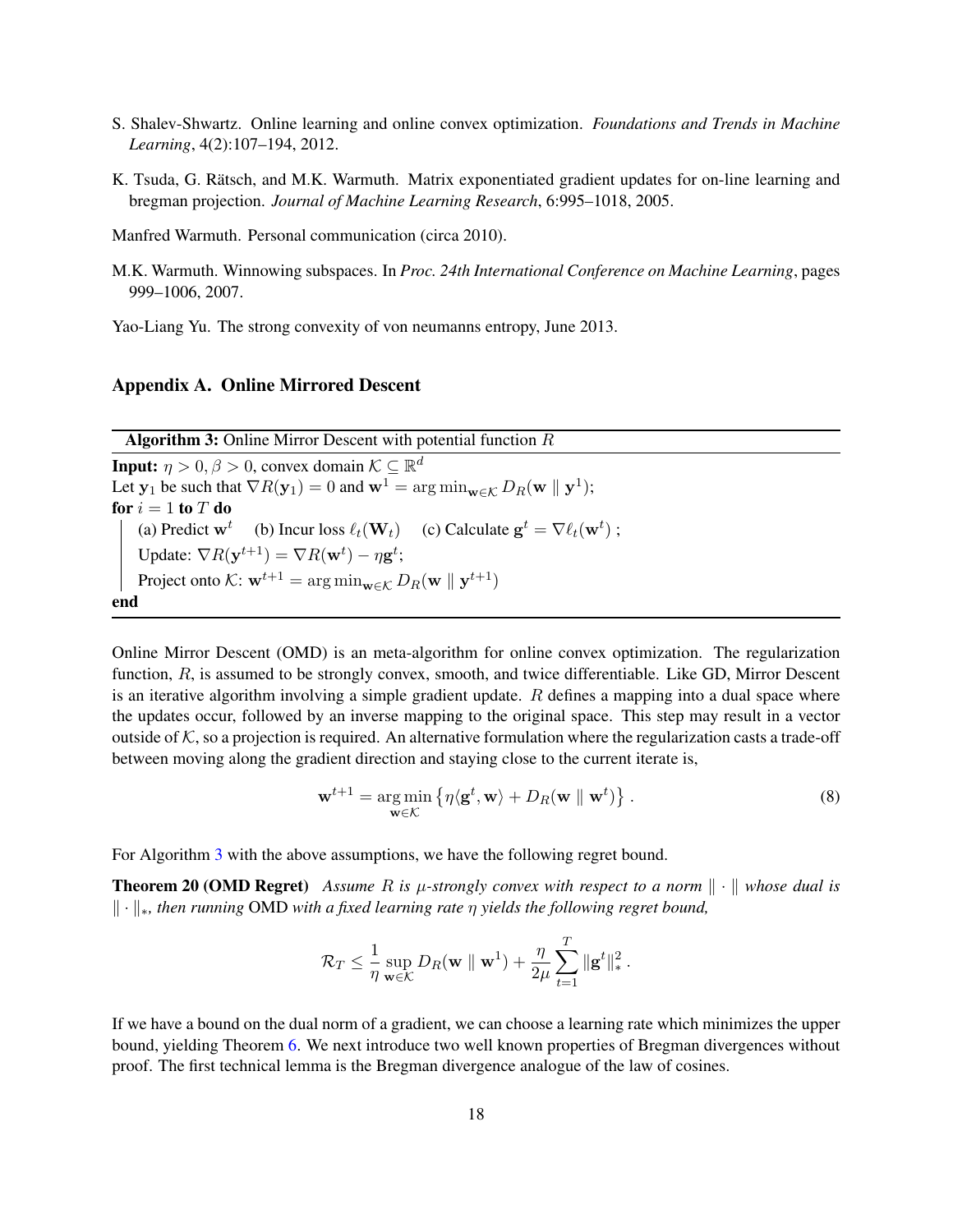Lemma 21 (Three-point Lemma) *For every three vectors* x, y, z*,*

$$
D_R(\mathbf{x} \parallel \mathbf{z}) = D_R(\mathbf{x} \parallel \mathbf{y}) + D_R(\mathbf{y} \parallel \mathbf{z}) - \langle \nabla R(\mathbf{z}) - \nabla R(\mathbf{y}), \mathbf{x} - \mathbf{y} \rangle.
$$

The next lemma is an analogue of the Pythagorean theorem for Bregman projections.

### Lemma 22 (Generalized Pythagorean Theorem) *Let*

<span id="page-18-0"></span>
$$
\mathbf{x}' = \Pi_{\mathcal{K},\phi}(\mathbf{x}) = \underset{\mathbf{y}\in\mathcal{K}}{\arg\min} D_R(\mathbf{y} \parallel \mathbf{x}),
$$

*then*

<span id="page-18-1"></span>
$$
D_R(\mathbf{z} \parallel \mathbf{x}) \geq D_R(\mathbf{z} \parallel \mathbf{x}') + D_R(\mathbf{x}' \parallel \mathbf{x}) .
$$

**Proof** [Theorem [20\]](#page-17-6) Let  $w^* = \arg \min_{w \in \mathcal{K}} \sum_{t=1}^T \ell_t(w)$  be the best fixed predictor in hindsight, then  $\ell_t(\mathbf{w}^t) - \ell_t(\mathbf{w}^*) \leq \langle \mathbf{g}^t, \mathbf{w}^t - \mathbf{w}^*$ [Convexity]  $=$  $\frac{1}{1}$  $\frac{1}{\eta}\langle \nabla R(\mathbf{w}^t) - \nabla R(\mathbf{y}^{t+1}), \mathbf{w}^t - \mathbf{w}^*\rangle$  $=$  $\frac{1}{1}$  $\frac{1}{\eta}\langle \nabla R(\mathbf{y}^{t+1}) - \nabla R(\mathbf{w}^t),\mathbf{w}^* - \mathbf{w}^t \rangle$  $=$  $\frac{1}{1}$ η  $(D_R(\mathbf{w}^* \parallel \mathbf{w}^t) + D_R(\mathbf{w}^t \parallel \mathbf{y}^{t+1}) - D_R(\mathbf{w}^* \parallel \mathbf{y}^{t+1}))$ [Lemma [21\]](#page-17-8)  $=$  $\frac{1}{1}$ η  $(D_R(\mathbf{w}^* \parallel \mathbf{w}^t) + D_R(\mathbf{w}^t \parallel \mathbf{y}^{t+1}) - D_R(\mathbf{w}^* \parallel \mathbf{w}^{t+1}) - D_R(\mathbf{w}^{t+1} \parallel \mathbf{y}^{t+1}))$ [Lemma [22\]](#page-18-0)  $=$  $\frac{1}{1}$ η  $\big(D_R(\mathbf{w}^* \parallel \mathbf{w}^t) - D_R(\mathbf{w}^* \parallel \mathbf{w}^{t+1})) + \frac{1}{\eta}$  $(D_R(\mathbf{w}^{t} \parallel \mathbf{y}^{t+1}) - D_R(\mathbf{w}^{t+1} \parallel \mathbf{y}^{t+1}))$ .

Note that the left hand side term telescopes when summing over  $t$ , yielding

$$
\sum_{t=1}^T \ell_t(\mathbf{w}^t) - \ell_t(\mathbf{w}^*) \le \frac{D_R(\mathbf{w}^* \parallel \mathbf{w}^1)}{\eta} + \frac{1}{\eta} \sum_{t=1}^T \left( D_R(\mathbf{w}^t \parallel \mathbf{y}^{t+1}) - D_R(\mathbf{w}^{t+1} \parallel \mathbf{y}^{t+1}) \right). \tag{9}
$$

If suffices to upper bound  $D_R(\mathbf{w}^t \parallel \mathbf{y}^{t+1}) - D_R(\mathbf{w}^{t+1} \parallel \mathbf{y}^{t+1})$ . We start by substituting the definition of the Bregman divergence in  $D_R$ ,

$$
D_R(\mathbf{w}^{t} \parallel \mathbf{y}^{t+1}) - D_R(\mathbf{w}^{t+1} \parallel \mathbf{y}^{t+1})
$$
  
\n
$$
= R(\mathbf{w}^{t}) - R(\mathbf{w}^{t+1}) - \langle \nabla R(\mathbf{y}^{t+1}), \mathbf{w}^{t} - \mathbf{w}^{t+1} \rangle
$$
  
\n
$$
\leq \langle \nabla R(\mathbf{w}^{t}), \mathbf{w}^{t} - \mathbf{w}^{t+1} \rangle - \frac{\mu}{2} ||\mathbf{w}^{t} - \mathbf{w}^{t+1}||^{2} - \langle \nabla R(\mathbf{y}^{t+1}), \mathbf{w}^{t} - \mathbf{w}^{t+1} \rangle \quad [\mu\text{-strong convexity}]
$$
  
\n
$$
= \langle \nabla R(\mathbf{w}^{t}) - \nabla R(\mathbf{y}^{t+1}), \mathbf{w}^{t} - \mathbf{w}^{t+1} \rangle - \frac{\mu}{2} ||\mathbf{w}^{t} - \mathbf{w}^{t+1}||^{2}
$$
  
\n
$$
= \eta \langle \mathbf{g}^{t}, \mathbf{w}^{t} - \mathbf{w}^{t+1} \rangle - \frac{\mu}{2} ||\mathbf{w}^{t} - \mathbf{w}^{t+1}||^{2}
$$
  
\n
$$
\leq \eta ||\mathbf{g}^{t}||_{*} ||\mathbf{w}^{t} - \mathbf{w}^{t+1}|| - \frac{\mu}{2} ||\mathbf{w}^{t} - \mathbf{w}^{t+1}||^{2}
$$
  
\n[Cauchy-Schwarz]  
\n
$$
\leq \frac{\eta^{2} ||\mathbf{g}^{t}||_{*}^{2}}{2\mu}.
$$

The last step follows from maximizing the quadratic function in  $\|\mathbf{w}^t - \mathbf{w}^{t+1}\|$ . Using the above bound [\(9\)](#page-18-1) completes the proof.  $\blacksquare$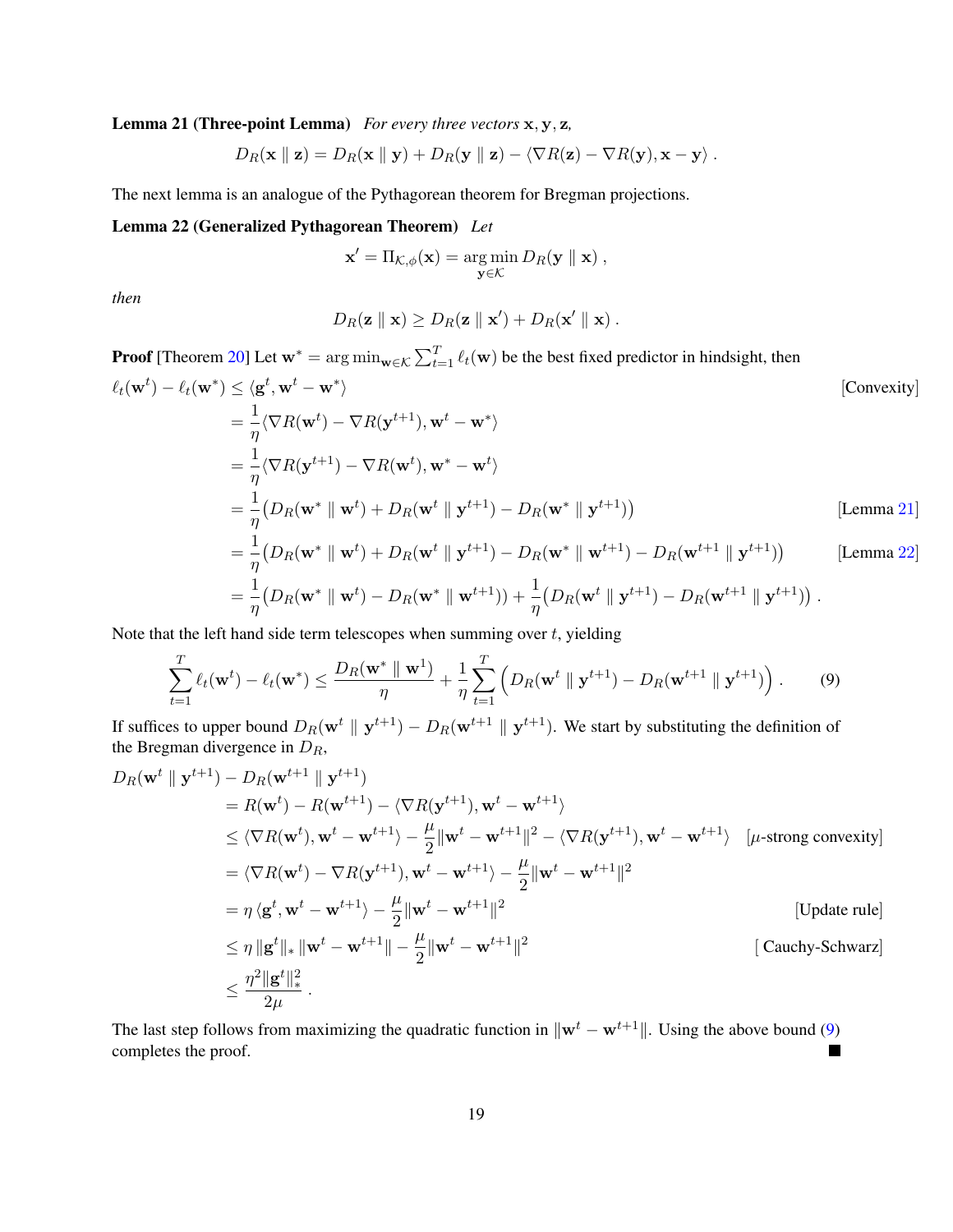Algorithm 4:  $EG\pm$ **Input:**  $\eta > 0, \beta > 0$ Initialize:  $\mathbf{u}_i^1 = \mathbf{v}_i^1 = \frac{\beta}{2}$  $\frac{\beta}{2}$ ,  $\bar{\mathbf{g}}^0 = \mathbf{0}$ ; for  $t = 1$  to  $T$  do (a) Predict  $\mathbf{w}^t = \mathbf{u}^t - \mathbf{v}^t$  (b) Incur loss  $\ell_t(\mathbf{w}_t)$  (c) Calculate  $\bar{\mathbf{g}}^t = \bar{\mathbf{g}}^{t-1} + \nabla \ell_t(\mathbf{w}^t)$ ; Update:  $u_i^{t+\frac{1}{2}} = u_i^t \exp(-\eta g_i^t)$  and  $v_i^{t+\frac{1}{2}} = v_i^t \exp(\eta g_i^t)$ ; Normalize weights:  $(\mathbf{u}^{t+1}, \mathbf{v}^{t+1}) = \beta d \left( \sum_{i=1}^{d} u_i^{t+\frac{1}{2}} + v_i^{t+\frac{1}{2}} \right)$  $\setminus$ <sup>-1</sup>  $({\bf u}^{t+{1\over 2}},{\bf v}^{t+{1\over 2}})$ end

### <span id="page-19-0"></span>Appendix B. Connections to  $EG\pm$

The EG $\pm$  algorithm [\(Kivinen and Warmuth,](#page-16-1) [1997\)](#page-16-1) maintains two vectors u and v such that,  $w = u - v$ . The two vectors are updated over  $\mathbb{R}^{2d}_+$  using the EG algorithm. We consider here a variant where the  $2d$ dimensional weights are normalized such that their sum is  $\beta d$ . Typically, we would have  $\beta = \frac{1}{2d}$  $\frac{1}{2d}$ , so  $(\mathbf{u}, \mathbf{v})$ lie on a unit simplex.

We now show that the  $EG\pm$  algorithm can be viewed as an adaptive variant of HU with the update,

<span id="page-19-1"></span>
$$
\mathbf{y}^{t+1} = (\nabla \phi_{\beta_t})^{-1} (\nabla \phi_{\beta_{t-1}}(\mathbf{w}^t) - \eta \mathbf{g}^t) . \tag{10}
$$

The weight,  $w^{t+1}$  is then hypentropy projection of  $y^{t+1}$  onto the contraint set. In this adaptive update,  $\nabla \phi_{\beta_{t-1}}$  is used to map into the dual space where a gradient update occurs. Afterwards,  $(\nabla \phi)_{\beta_t}^{-1}$  $\overline{\beta_t}^1$  maps back to the primal. When used in an OCO setting over the norm-1 ball,  $\beta_t$  can always be chosen to be sufficiently small such that projection step is voided.  $EG\pm$  fits into this algorithmic paradigm with a specific choice of  $\beta_t$  that avoids hypentropy projection. In the setting of OCO over the norm-1 ball of radius  $\beta d$ , we have the following result.

<span id="page-19-2"></span>Theorem 23 EG± *with learning rate* η *is equivalent to the adaptive* HU *algorithm described in* [\(10\)](#page-19-1) *with the same learning rate and*  $\beta_t = \beta d \left( \sum_{i=1}^d \cosh(\eta \bar{\mathbf{g}}_i^t) \right)^{-1}$ , where  $\bar{\mathbf{g}}^t = \sum_{s=1}^t \mathbf{g}^t$ .

**Proof** We start with some analysis of EG $\pm$ . We have  $u_i^{t+1} \propto \exp(-\eta \bar{\mathbf{g}}_i^t)$  and similarly  $v_i^{t+1} \propto \exp(-\eta \bar{\mathbf{g}}_i^t)$ . Normalizing the two such that  $\|({\bf u}^{t+1},{\bf v}^{t+1})\|_1 = \beta d$  yields the normalization factor,

<span id="page-19-3"></span>
$$
\frac{\beta d}{\sum_{i=1}^{d}\exp(-\eta \mathbf{\bar{g}}_{i}^{t}) + \exp(\eta \mathbf{\bar{g}}_{i}^{t})} = \frac{2\beta d}{\sum_{i=1}^{d}\cosh(\eta \mathbf{\bar{g}}_{i}^{t})}
$$

Putting the above all together, we get

$$
w_i^{t+1} = u^{t+1} - v^{t+1} = \frac{2\beta d}{\sum_{i=1}^d \cosh(\eta \mathbf{\bar{g}}_i^t)} \left( \exp(-\eta \mathbf{\bar{g}}_i^t) - \exp(\eta \mathbf{\bar{g}}_i^t) \right)
$$
  

$$
= \frac{\beta d \sinh(-\eta \mathbf{\bar{g}}_i^t)}{\sum_{i=1}^d \cosh(\eta \mathbf{\bar{g}}_i^t)}
$$
  

$$
= \beta_t \sinh(-\eta \mathbf{\bar{g}}_i^t).
$$
 (11)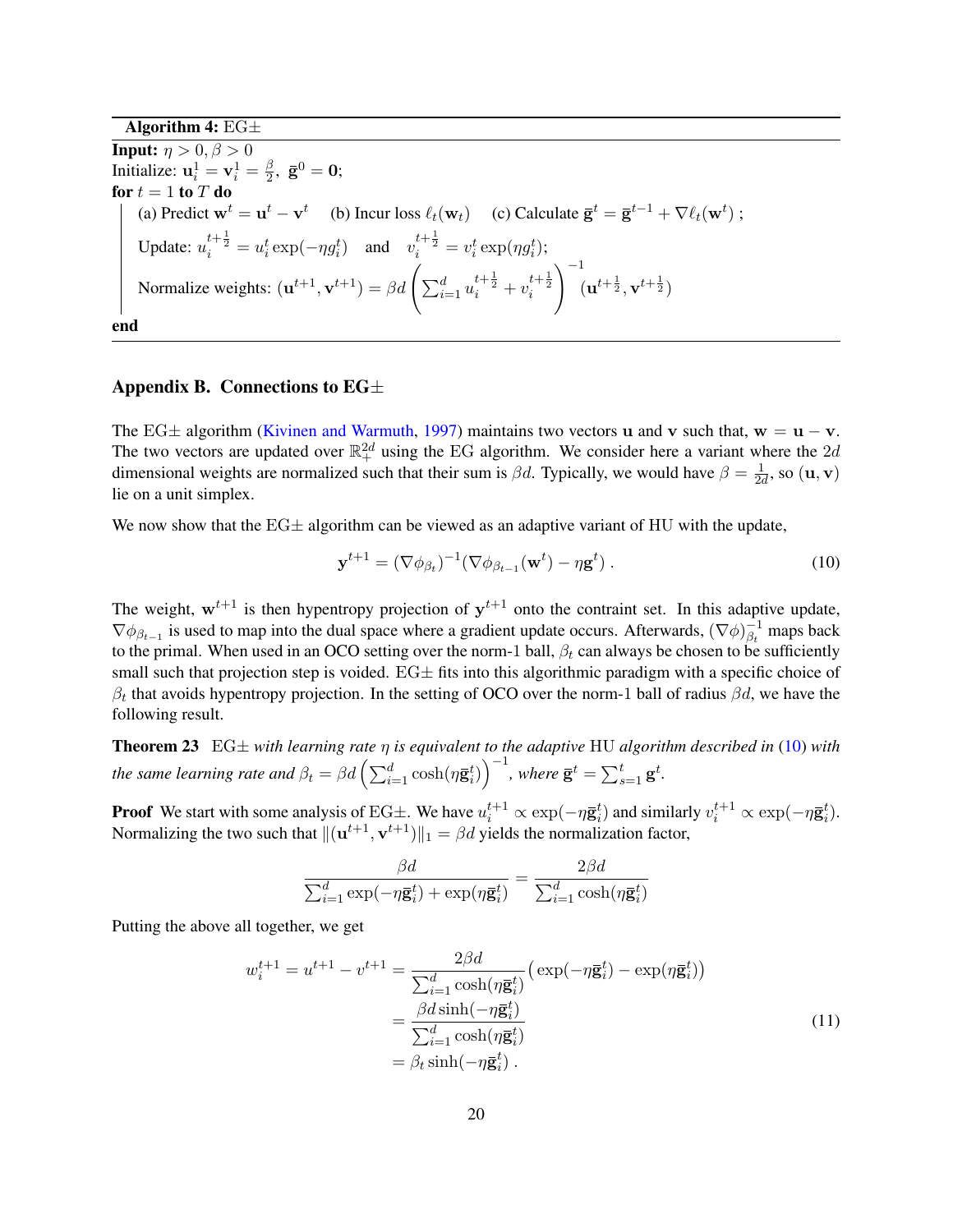Therefore, we have  $\mathbf{w}^{t+1} = \nabla \phi_{\beta_t}^{-1}$  $\bar{\beta}_{\beta t}^{-1}(-\eta \bar{\mathbf{g}}^t)$ . We can now show that the adaptive HU algorithm described in  $(10)$  results in the same weights. We prove this property by induction on t. The base case follows because we initialize  $\mathbf{w}^0 = 0$  in HU. Now we assume that  $\mathbf{w}^t = \phi_{\beta_t}^{-1}$ .  $\frac{1}{\beta_{t-1}}(-\eta \bar{\mathbf{g}}^{t-1})$ . Applying the hypentropy update, we have

$$
\mathbf{y}^{t+1} = \nabla \phi_{\beta_t}^{-1} (\nabla \phi_{\beta_{t-1}} (\phi_{\beta_{t-1}}^{-1} (- \eta \mathbf{g}^{t-1})) - \eta \mathbf{g}^t) = \nabla \phi_{\beta_t}^{-1} (- \eta \mathbf{g}^{t-1} - \eta \mathbf{g}^t) = \nabla \phi_{\beta_t}^{-1} (- \eta \mathbf{g}^t) .
$$

Now note that since  $\forall x \in \mathbb{R}, |\sinh(x)| \leq \cosh(x)$ , projection never takes place, so  $\mathbf{w}^{t+1} = \mathbf{y}^{t+1}$ . **The Second** 

We also find it useful to consider these updates without normalization or projection. Without any constraint, the regularization parameter  $\beta$  does need to change.

Theorem 24 *Running* HU *with a learning rate* η *and a regularization parameter* β *without projection is equivalent to running* EG± *without normalization.*

**Proof** Note that in  $EG\pm$  without normalization we get,

$$
u_i^{t+1}v_i^{t+1} = u_i^t \exp(-\eta g_i^t)v_i^t \exp(\eta g_i^t) = u_i^t v_i^t.
$$

Therefore,  $u_i^t v_i^t$  remains fixed and due to the initialization  $\forall i, u_i^0 v_i^0 = \frac{\beta^2}{4}$  $\frac{5}{4}$ . This inverse relationship between u and v can be used to find a simple closed form solution for w by solving a quadratic equation. In particular, we know  $u > 0$ , so we have

$$
w = u - v = u - \frac{\beta^2}{4u} \Rightarrow u = \frac{w + \sqrt{w^2 + \beta^2}}{2}.
$$

The resulting final update is

$$
w_i^{t+1} = \frac{\sqrt{(w_i^t)^2 + \beta^2} + w_i^t}{2} \exp(-\eta g_i^t) - \frac{\sqrt{(w_i^t)^2 + \beta^2} - w_i^t}{2} \exp(\eta g_i^t)
$$
  
=  $\sqrt{(w_i^t)^2 + \beta^2} \frac{\exp(-\eta g_i^t) - \exp(\eta g_i^t)}{2} + w_i^t \frac{\exp(-\eta g_i^t) + \exp(\eta g_i^t)}{2}$   
=  $\sinh(-\eta g_i^t) \sqrt{(w_i^t)^2 + \beta^2} + \cosh(-\eta g_i^t) w_i^t$ .

Now we consider HU algorithm with the same parameters,

$$
\mathbf{w}^{t+1} = \nabla \phi_{\beta}^{-1} (\nabla \phi_{\beta}(\mathbf{w}^t) - \eta \mathbf{g}^t)
$$
\n
$$
\Rightarrow w_i^{t+1} = \beta \sinh \left( \arcsin \left( \frac{w_i^t}{\beta} \right) - \eta g_i^t \right)
$$
\n
$$
= \beta \left[ \sinh \left( \arcsin \left( \frac{w_i^t}{\beta} \right) \right) \cosh(-\eta g_i^t) + \cosh \left( \arcsin \left( \frac{w_i^t}{\beta} \right) \right) \sinh(-\eta g_i^t) \right]
$$
\n
$$
= \sinh(-\eta g_i^t) \sqrt{(w_i^t)^2 + \beta^2} + \cosh(-\eta g_i^t) w_i^t.
$$
\n(Algorithm 1 update)

 $\overline{\phantom{a}}$ 

Thus indeed the two updates with the conditions stated in the theorem are equivalent.